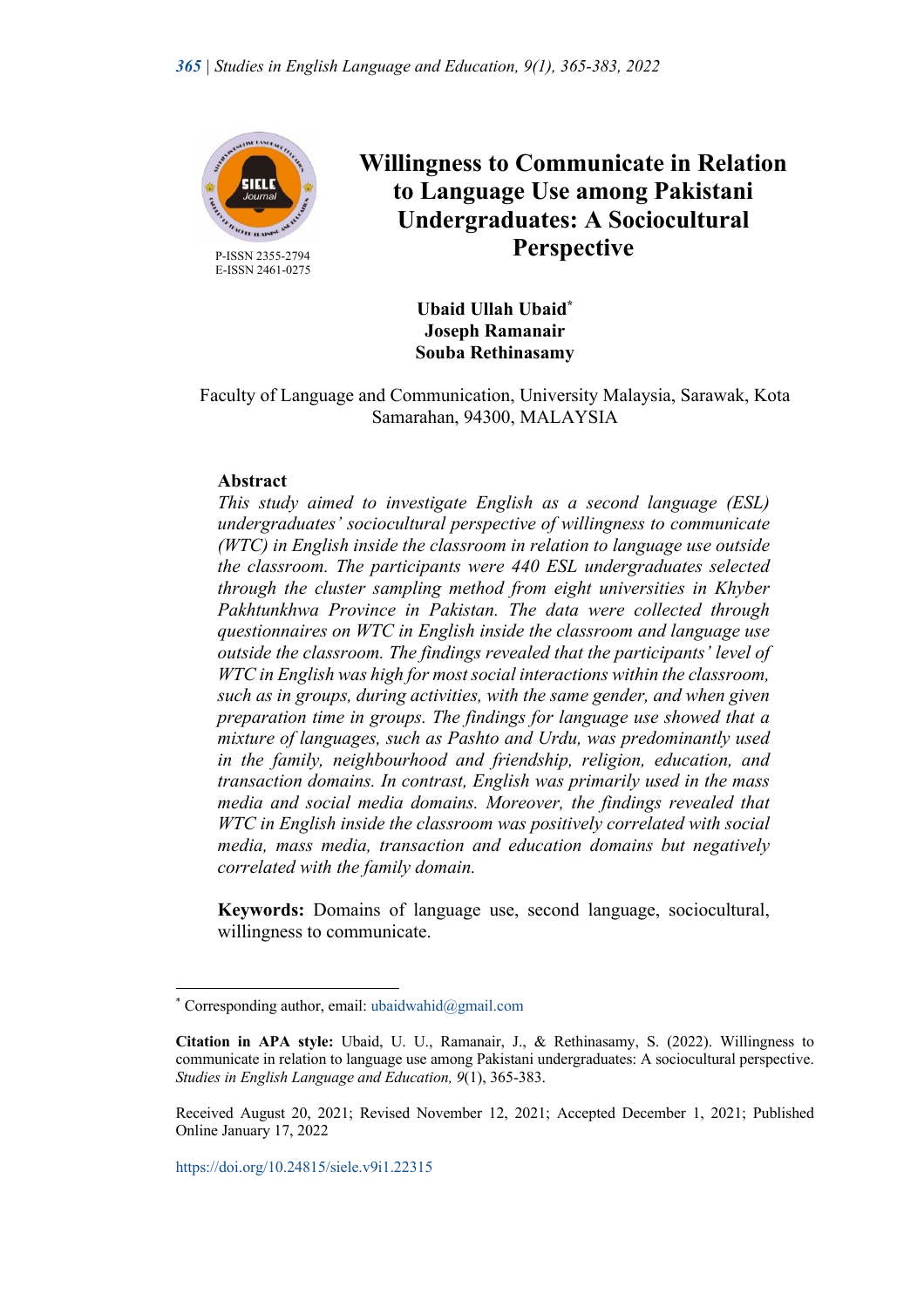## **1. INTRODUCTION**

The teaching and learning of a second language (L2) have undergone numerous revisions and changes over the past five decades. In the past, the emphasis of English language teaching was on the mastery of structures. Nevertheless, using English for communication purposes has been stressed recently (Cetinkaya, 2005). Thus, the willingness to communicate (WTC) has emerged as the most vibrant topic in L2 pedagogy. The WTC concept was coined by McCroskey and Baer (1985) concerning first language (L1) communication. Subsequently, the concept was transferred into the L2 context. The WTC is defined as "a readiness to enter into discourse at a particular time with a specific person or persons, using an L2" (MacIntyre et al., 1998, p. 547).

The WTC has resulted in a plethora of L2 communication research globally, such as the socio-cognitive aspect (Cao, 2014), dynamism (Cao, 2013; Syed & Kuzborska, 2019), the role of context (Cameron, 2015), learner agency (Mercer, 2011), non-English students (Ghonsooly et al., 2012), teacher's influence (Zarrinabadi, 2014), learners' participation (Bernales, 2016), and personality traits (MacIntyre et al., 2011). Nonetheless, learners' reluctance, reticence, and shyness to engage in the L2 communication activities have been significant concerns in English as a foreign language (EFL) and English as a second language (ESL) settings (Peng, 2012; Syed, 2016). The findings from previous studies provided significant evidence that learners demonstrate an unwillingness to communicate in L2 in the classroom due to cultural differences (Wen & Clement, 2003), lack of proficiency (Liu, 2005), and anxiety (Horwitz et al., 1986). These ESL-related issues have been a constant concern in Asian nations, such as Pakistan (Ali, 2017; Kalyar et al., 2019; Syed, 2016).

Pakistan is a multicultural and multilingual country where more than 70 different languages are spoken. Approximately 85% of the people speak the main regional languages such as Balochi, Pashto, Punjabi, Sindhi, and Saraiki (Ali, 2017; Islam et al., 2013). English is the official language of Pakistan after Urdu, the national language. English is also taught as a compulsory subject from primary to undergraduate study and, in some instances, also to the graduate level in Pakistan (Ali, 2017; Khan et al., 2017). English also enjoys the status of 'the passport language' for highly-paid jobs in Pakistan (Shamim, 2011). English is closely linked to the language of dominance, elites, power, corporate sector, military, education, and media in Pakistan (Pathan et al., 2010; Shamim, 2011; Syed, 2016). Thus, students' WTC in English is given paramount importance in Pakistan (Ali, 2017; Kalyar et al., 2019).

Although WTC in L2 has been extensively investigated, research regarding the classroom context is still at an early stage. Pedagogically, extensive research must be undertaken to identify how to assist students to enhance their WTC (Yashima, 2012). Concurrently, Cao (2013) asserted that although efforts were undertaken to examine the impacts of context and time on WTC in an L2 classroom, the existing gap concerning situational WTC in the L2 classroom requires further exploration. Hence, engendering learners' communication is the main objective of modern L2 pedagogy. Therefore, the present study is significant for investigating WTC from a sociocultural perspective, whereas previous studies examined WTC from trait, state, and dynamic perspectives (Cao & Philp, 2006; Kang, 2005; McCroskey & Baer, 1985). Moreover, this study investigated language use outside the classroom in different domains. The study also examined language use outside the classroom concerning WTC inside the classroom, which was overlooked in previous studies. The study objectives were: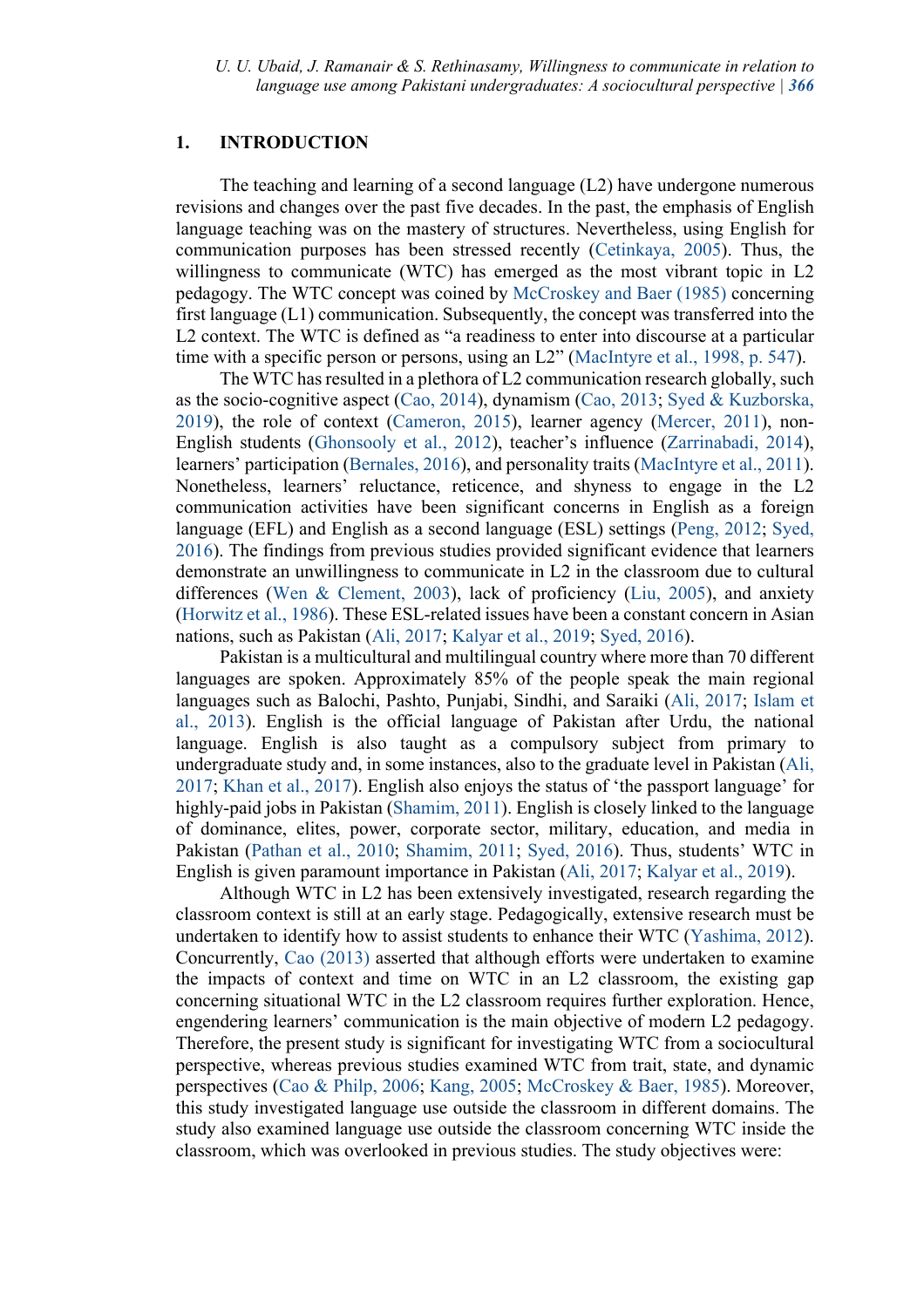- 1. To investigate Pakistani undergraduates' WTC level in different social interactions among students inside the classroom.
- 2. To investigate Pakistani ESL undergraduates' language use in different domains outside the classroom.
- 3. To determine the relationship between Pakistani undergraduates' WTC inside the classroom and language use in different domains outside the classroom.

## **2. LITERATURE REVIEW**

## **2.1 WTC in L2 inside the Classroom**

When learners are given an opportunity to speak up inside an L2 classroom, why do they exhibit different behaviours when expressing their ideas? Some learners with high linguistic ability are unwilling to speak, whereas other learners with minimal linguistic competence seem to have more WTC in L2. Various psychological, linguistic, individual, situational, and social factors of WTC have been examined (MacIntyre, 2020) to investigate this complex phenomenon. Different types of variables have been discovered to influence learners' WTC in L2 learning in the classroom. These factors included international posture (Yashima, 2002; Yashima et al., 2004), gender and age (Maclntyre et al., 2003), motivation (Hashimoto, 2002; Peng & Woodrow, 2010), and self-confidence (Baker & MacIntyre, 2003; MacIntyre, 1994). The WTC construct covers both trait and state propensities (Cao, 2014). Previously, WTC was examined as a trait variable that remains the same in all situations (Maclntyre et al., 1999).

Conversely, recent research claimed that WTC inside the classroom is a situational and dynamic variable that changes according to situations (MacIntyre, 2020; Mystkowska-Wiertelak, 2018; Riasati & Rahimi, 2018). In an L2 classroom, the situational WTC is affected by contextual factors, such as class participation, interlocutor, the topic of conversation, and task type (Cao, 2009, 2014; Cao & Philp, 2006). Furthermore, Peng (2007) stated that the situational and dynamic nature of learners' WTC varies from time to time. The dynamic and situational WTC in large and small groups was mainly identified through stimulated recall interviews, diaries writing, and classroom observations (Cao, 2009; Cao & Philp, 2006; de Saint Leger & Storch, 2009). For example, Cao and Philp (2006) discovered that the participants' WTC fluctuated in the whole class, group work, and pair work interactions during the class observations.

De Saint Leger and Storch (2009) also found differences in learners' WTC in the classroom. The learners' speaking activities influenced the participants' WTC. In another study that examined the moment-to-moment changes in L2 WTC, Mystkowska-Wiertelak and Pawlak (2014) found that the respondents reported several reasons for the fluctuation in their WTC in the classroom, such as proficiency level, engagement level, interlocutor, type of task, grouping mode, and topic of discussion. Khajavy et al. (2017) investigated the classroom environment and students' emotions. Their study revealed that communicative language teaching functioned well compared to traditional teaching methods. Besides, the positive classroom environment was enjoyed by the learners, which lessened their anxiety.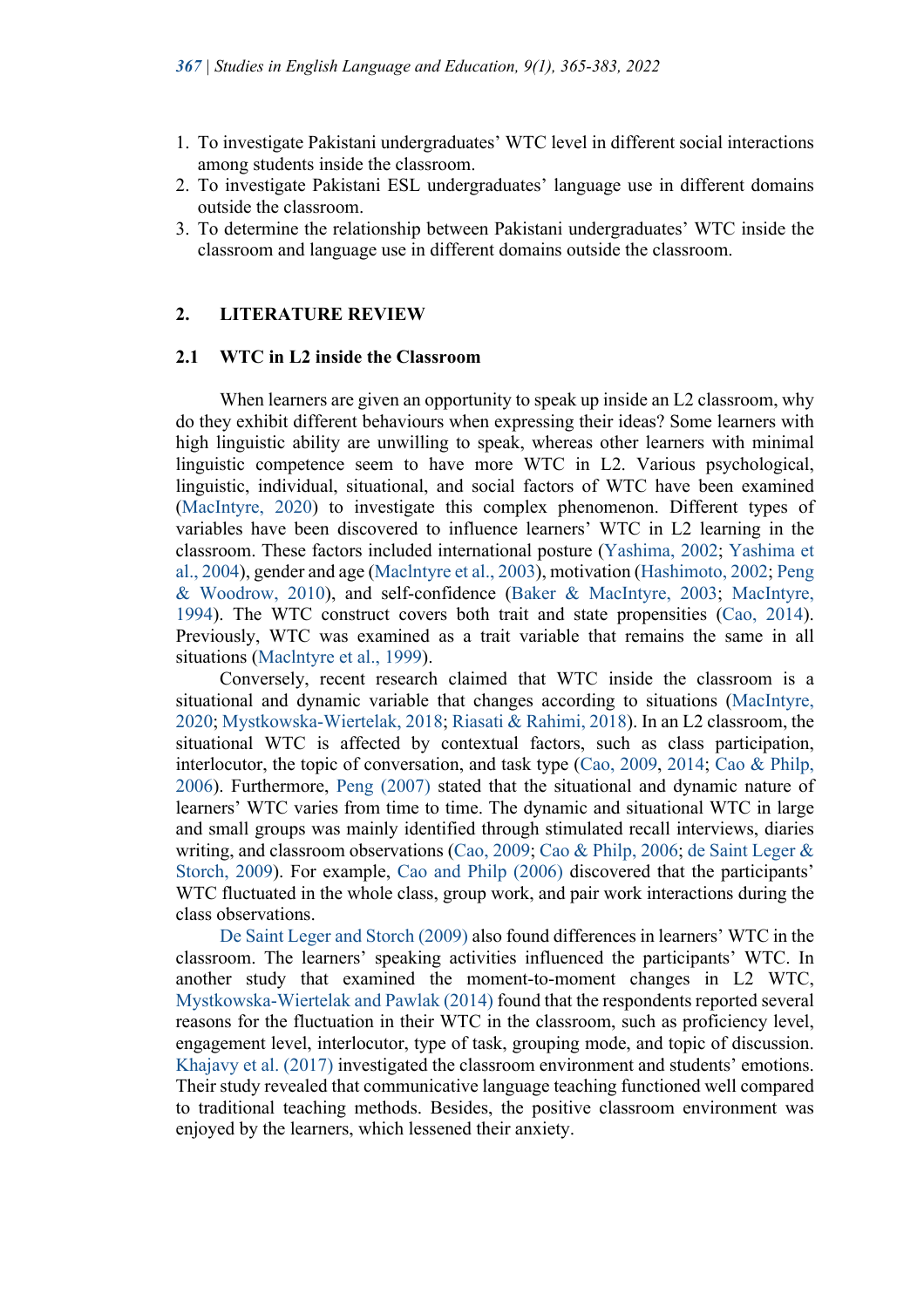Zhang et al. (2019) examined the changes in WTC through a high-density repeated test on a group of Chinese students. They discovered systematic WTC changes among the students throughout the semester. This variation was found in different learning settings, such as peer support, task-interest, and task importance. Nevertheless, quantitative research lacks involving undergraduates' WTC in the classroom, particularly in multiple situations (individually, in pairs, small groups, and whole class), different activities in social interaction types (role play, presentation, discussion) with the same and opposite gender, the physical classroom conditions (seating positions: in front, in the middle, and at the back of the class), and students' preparedness in the classroom, which are all the main foci of the current study.

Furthermore, Dewaele (2015) maintained that the sociocultural perspective of language use must be investigated. Similarly, social support regarding WTC is rarely examined (Cao, 2009; Kang, 2005; MacIntyre et al., 2001), whereas the learners' domain-wise language use outside the classroom in relation to WTC in the classroom is yet to be explored. The current study investigated the undergraduates' WTC inside the classroom in relation to their domain-wise language use outside the classroom to fill the existing gap.

## **2.2 Domains of Language Use outside the Classroom**

Fishman (1972) developed the domain concept, emphasising that every language is used in its respective setting. Fishman (1972, p. 20) defined domain as "a sociocultural construct abstracted from topics of communication, the relationship between communicators, and locales of communication, in accord with the institution, of a society and the area of activity of speech community in such a way that individual behaviours and social patterns can be distinguished from each other and yet related to each other". Furthermore, Fishman elaborated that domain is a combination of settings of topics, communication, and role relation among interlocutors. The domain could be either private or public, formal or informal, concrete or social settings (recreational place, transactional settings, social networks, worship places, workplace, school, and university) (Fishman, 1972).

Every domain has its own association with its interlocutors (Leo & Abdullah, 2013). In addition, Holmes (2001) maintained that language use in a specific speech community should be investigated through domains because domain, as the primary agent, determines the types of contexts and specific language used in that situation (Lim, 2008). Moreover, Schrauf (2002) pointed out that one language may be covered by one domain while others may cover other languages. Spolsky (2005) argued that the notion of who speaks what language, to whom, when, how, and why it needs further exploration.

## **2.3 Sociocultural Theory (SCT)**

The relationship of sociocultural theory (SCT) with WTC could lie in the role played by SCT in providing opportunities for students to use L2. In addition, SCT demonstrates the association of cultural, biological, and social factors and caters to the basic need to explore the cognitive and social aspects of ESL (Block, 2003). Jamalvandi et al. (2020) stated that SCT provides special attention to negotiation, interaction, and collaboration among learners to enhance L2. The SCT believes that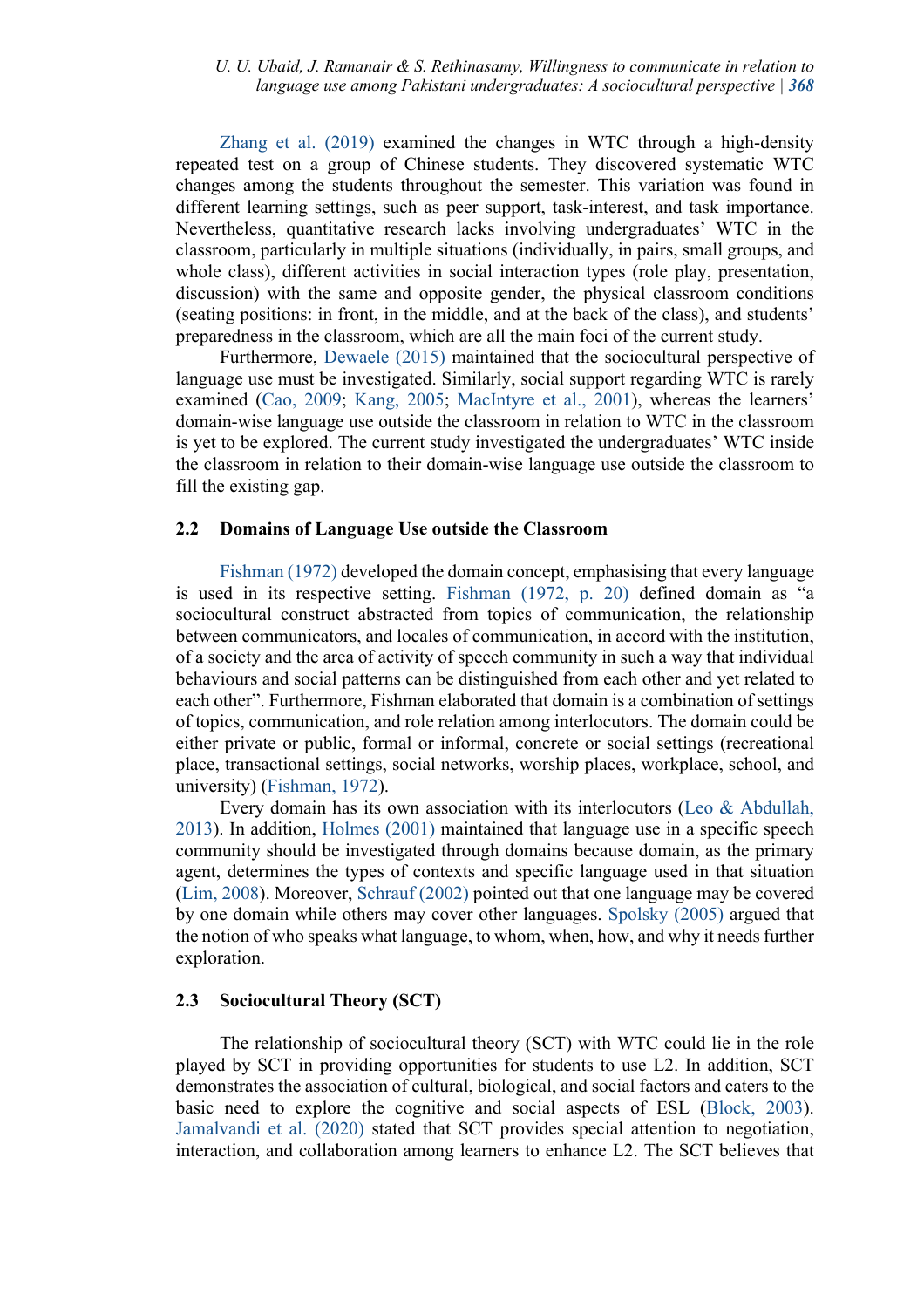human mental functioning is primarily a mediated process operated by utilising cultural artefacts, activities, and concepts (Ratner, 2002). Regarding the connection between tasks and SCT, Lantolf (2000) asserted that mediation appears in three situations during L2 learning. The three situations are mediation with others in social activities, self-mediation through private speech, and mediation by artefacts.

The current study drew on the third type of mediation as mediation with classmates in social activities by applying tasks in the artefact category. Thus, this study is significant for investigating WTC inside the classroom from a sociocultural perspective individually, in peers, and small groups during different tasks (presentations, discussion, and role-play) and in different classroom situations, such as gender, task preparation time, sitting position, and the relationship with language use in different domains outside the classroom. Previous research in WTC L2 indicated that peer work increases performance in WTC (MacIntyre & Legatto, 2011). Similarly, Cao (2011) found that learners preferred to talk with talkative and competent interlocutors. Besides, numerous studies also discovered that group dynamics form learners' WTC with others inside the L2 classroom (Cao & Philp, 2006; Cao, 2009; de Saint Leger & Storch, 2009; Riasati & Rahimi, 2018).

## **3. METHODS**

By using SCT, the study focused on the concept that learning L2 is a mediating process. Mediation is one of the most vital concepts in Vygotsky's (1978) SCT. This study is guided by mediation with others in social activities (Lantolf, 2000). Lantolf (2000) asserted that L2 occurs when learners interact with each other in different social interactions. Therefore, the current study examined the learners' WTC L2 level in different social interactions inside the classroom. To reflect upon the undergraduates' WTC L2, the researcher utilised a quantitative approach using the survey design. Quantitative data assist a researcher to obtain factual information (Kalsoom et al., 2020). Kalsoom et al. (2020) further asserted that results achieved from numerical data, such as questionnaires, offer accurate, complete, and deeper insight into the researched phenomenon.

#### **3.1 Participants**

The study participants were Pakistani undergraduates pursuing their studies at universities in the Khyber Pakhtunkhwa Province of Pakistan. The cluster sampling method was used for data collection. Out of 31 universities in the province, eight universities (the University of Peshawar, National University of Modern Languages, Islamia University, Agriculture University, Gomal University, Hazarah University, Abdul Wali Khan University, and the University of Swabi) were randomly chosen. Fifty-five undergraduates were selected from each university. The sample size of this study was 440 undergraduates. The participants were 67.3% male (296) and 32.7% female (144), while their ages range from 18 to 27 years old.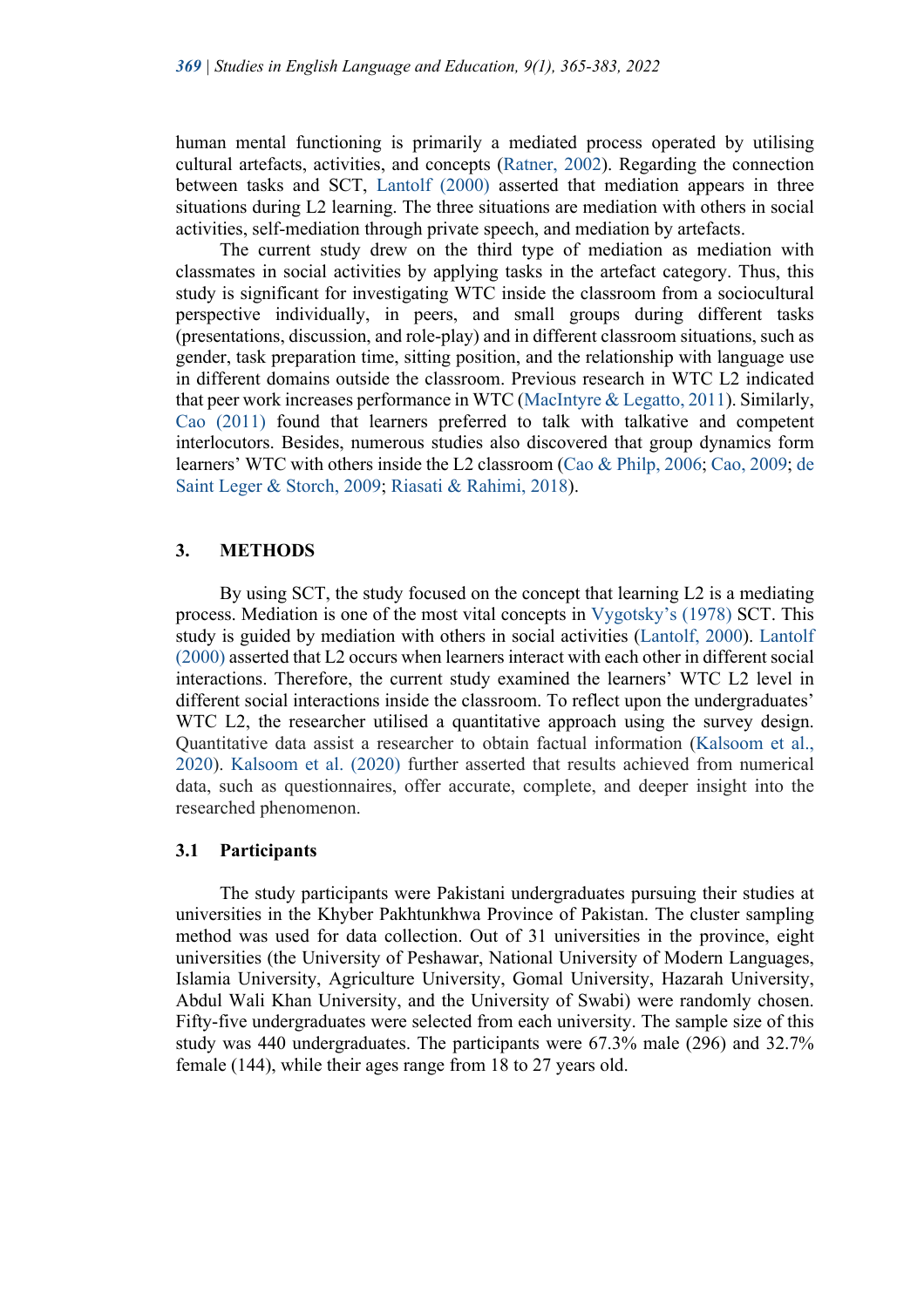## **3.2 Instruments**

The WTC questionnaire consisted of 80 items with an overall alpha value of 0.97  $(\alpha = 0.97)$  on a five-point Likert scale. The questionnaire was adapted from Ali (2017), Cao and Philp (2006), de Saint Léger and Storch (2009), MacIntyre et al. (2001), Menzel and Carrell (1999), Pattapong (2010), Peng and Woodrow (2010), Riasati and Rahimi (2018) and Yashima et al. (2018). The questionnaire items in the studies were employed to measure the ESL undergraduates' WTC in 16 situations inside the classroom. The Cronbach's alpha for the overall reliability of the questionnaire for WTC in English was  $\alpha = 0.97$ .

The questionnaire on the students' language use in various domains outside the classroom consisted of 50 items ( $\alpha = 0.91$ ) on a five-point frequency scale adapted from Anderson et al. (2018), Ahmed (2016), Leo and Abdullah (2013), Nofal and Dweik (2011), Qawar (2014), and Widad (2017) were employed to measure ESL undergraduates' language use outside the classroom in different domains. The Cronbach's alpha for the overall reliability of the language use questionnaire was  $\alpha$  = 0.91.

## **3.3 Data Collection**

The permission to collect the data was obtained from the head of departments (HoDs) of the selected universities. Subsequently, a consent form was signed by the participants to indicate their voluntary participation in this study. Next, the participants were given clear instructions on how to fill in the questionnaire. The participants took approximately 30 to 35 minutes to complete the questionnaire.

## **3.4 Data Analysis**

Based on the research objectives, a quantitative data analysis method was employed using questionnaires on WTC in English inside the classroom and language use in different domains outside the classroom. Descriptive statistics (mean, standard deviation) and Pearson correlation were used to determine the relationship between undergraduates' WTC in English inside the classroom and language use outside the classroom. Previous researchers divided the mean score into three categories to determine high, medium, and low means of WTC. A mean score between 1.00 and 2.33 is low WTC, while 2.34 to 3.67 is moderate WTC and 3.68 to 5.00 is high WTC (Başöz & Erten, 2018; Kalra, 2017; Lian & Budin, 2014).

## **4. RESULTS**

#### **4.1 Undergraduates' WTC inside the Classroom**

Table 1 shows that the self-reported levels of WTC in the 16 situations inside the classroom vary according to the situations. The undergraduates demonstrated high WTC in situations, such as grouping, grouping and activities, grouping with the same gender, grouping when prepared, grouping with preparation time, and grouping in front of the class, where the mean score was above 3.67. Nevertheless, the participants'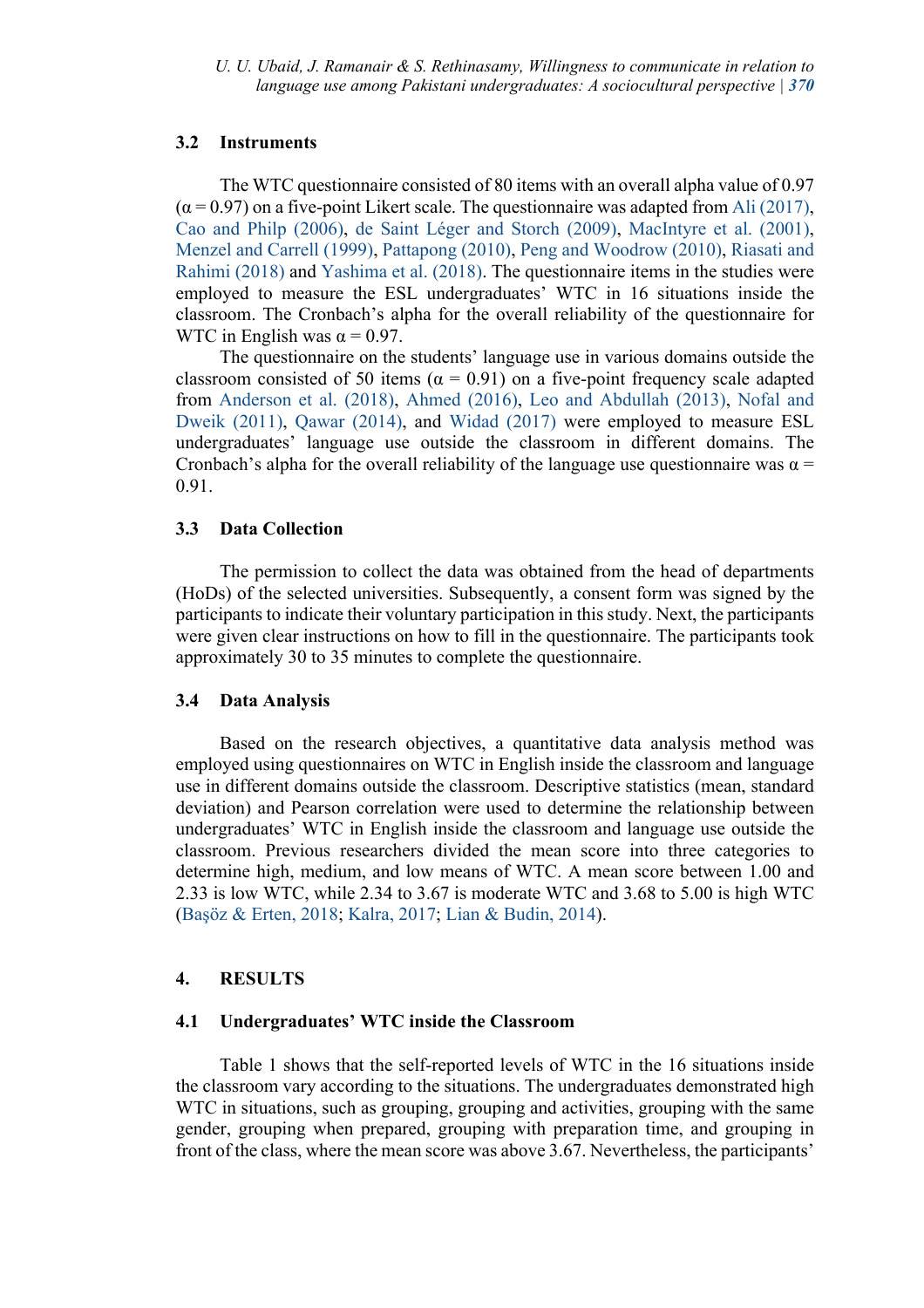WTC was moderate. The mean score was 2.34 to 3.67 for WTC with the opposite gender and sitting positions in the classroom (middle, back, and in front).

|                | <b>Table 1.</b> The undergraduates' self-reported WTC levels in sixteen situations inside |  |  |  |  |  |
|----------------|-------------------------------------------------------------------------------------------|--|--|--|--|--|
| the classroom. |                                                                                           |  |  |  |  |  |

| WTC in different social interactions inside the classroom      | Mean   | <b>Std. Deviation</b> |
|----------------------------------------------------------------|--------|-----------------------|
| WTC in groups                                                  | 4.05   | .44                   |
| WTC during activities                                          | 4.01   | .40                   |
| WTC in groups WTC the same gender                              | 4.18   | .56                   |
| WTC in groups with the opposite gender                         | 3.01   | .90                   |
| WTC during activities with the same gender                     | 3.97   | .45                   |
| WTC during activities with the opposite gender                 | 2.76   | .73                   |
| WTC when prepared in groups                                    | 4.10   | .32                   |
| WTC when prepared during activities                            | 4.02   | .39                   |
| WTC while sitting in groups in front of the class              | 3.38   | .62                   |
| WTC while sitting during activities in front of the class      | 4.05   | .33                   |
| WTC while sitting in groups in the middle of the class         | 3.51   | 1.06                  |
| WTC while sitting during activities in the middle of the class | 3.54   | .47                   |
| WTC while sitting in groups at the back of the class           | 3.28   | .70                   |
| WTC while sitting during activities at the back of the class   | 3.43   | .49                   |
| WTC in groups in front of the whole class                      | 3.39   | .78                   |
| WTC during activities in front of the whole class              | 3.56   | .49                   |
| Overall                                                        | 3.7675 | .29882                |

# **4.2 Undergraduates' Language Use outside the Classroom**

Table 2 demonstrates the results of undergraduates' language use outside the classroom. The results show that Pashto (the provincial language of Khyber Pukhtunkhwa) and Urdu (the national language) are the most used languages in the family, friendship and neighbourhood, religion, education, and transaction domains. However, the participants mostly used English in mass media and social media domains  $(M = 4.09$  and  $M = 4.30$ ). In addition, other languages (minor languages) were rarely used by the participants in all domains of daily life interactions.

| No. | Domain                          | ັ<br><b>Language Use</b> | Mean | <b>Std. Deviation</b> |
|-----|---------------------------------|--------------------------|------|-----------------------|
| 1.  | Family                          | English                  | 2.51 | .72                   |
|     |                                 | Urdu                     | 2.94 | .67                   |
|     |                                 | Pashto                   | 3.56 | 1.32                  |
|     |                                 | Others                   | 1.42 | 1.16                  |
| 2.  | Friendship and<br>neighbourhood | English                  | 2.66 | .74                   |
|     |                                 | Urdu                     | 3.09 | .82                   |
|     |                                 | Pashto                   | 3.50 | 1.33                  |
|     |                                 | Others                   | 1.37 | 1.04                  |
| 3.  | Education                       | English                  | 3.73 | .60                   |
|     |                                 | Urdu                     | 3.85 | .63                   |
|     |                                 | Pashto                   | 3.41 | 1.21                  |
|     |                                 | Others                   | 1.32 | .91                   |
| 4.  | Religion                        | English                  | 2.06 | .42                   |
|     |                                 | Urdu                     | 2.64 | .57                   |
|     |                                 | Pashto                   | 3.07 | 1.05                  |

**Table 2.** The domains of language use outside the classroom.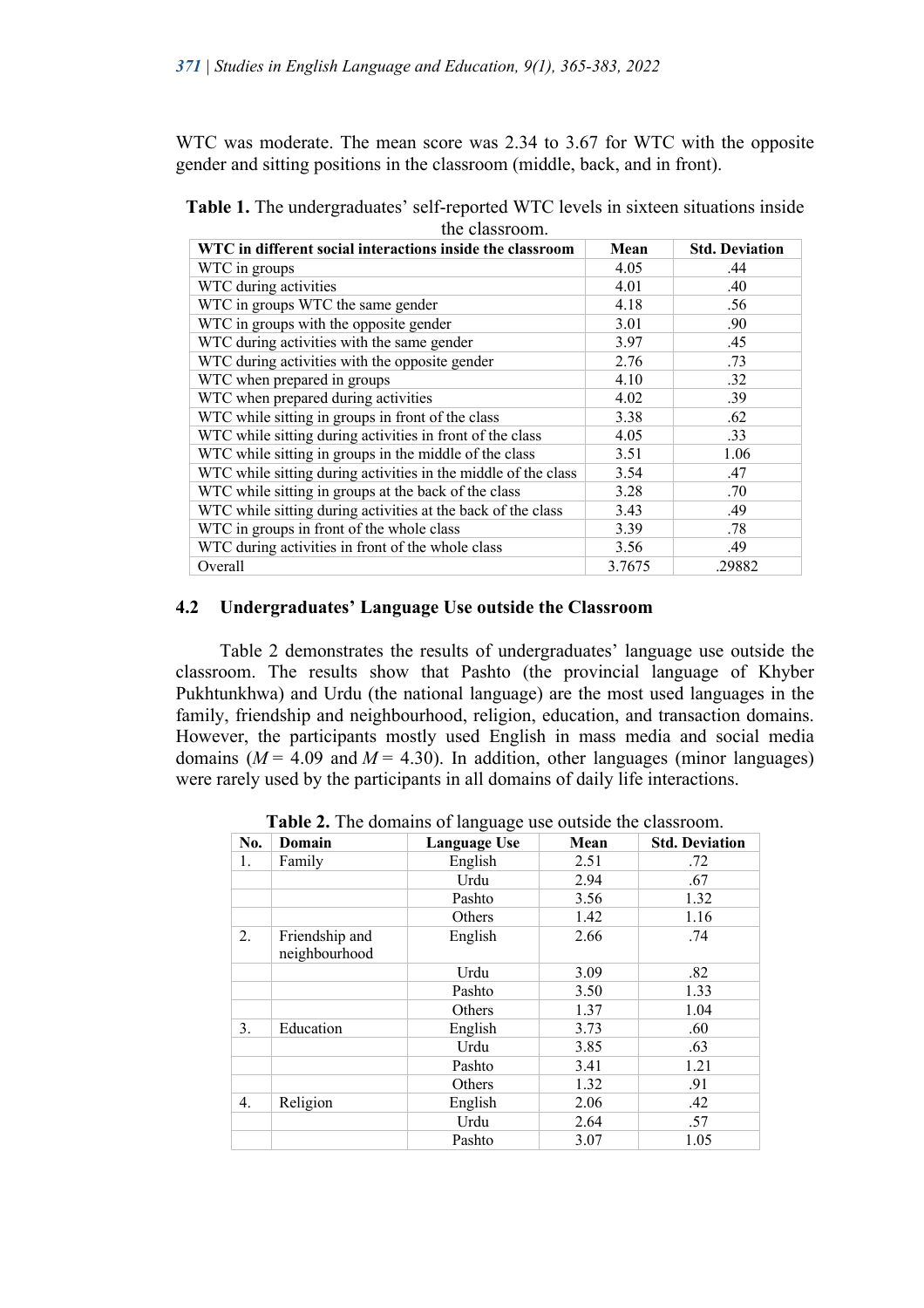#### *U. U. Ubaid, J. Ramanair & S. Rethinasamy, Willingness to communicate in relation to language use among Pakistani undergraduates: A sociocultural perspective | 372*

|    |                    | Others  | 1.30 | .84  |
|----|--------------------|---------|------|------|
| 5. | <b>Transaction</b> | English | 3.07 | .76  |
|    |                    | Urdu    | 3.98 | .58  |
|    |                    | Pashto  | 3.42 | 1.19 |
|    |                    | Others  | 1.31 | .89  |
| 6. | Mass Media         | English | 4.09 | .69  |
|    |                    | Urdu    | 3.81 | .69  |
|    |                    | Pashto  | 2.58 | .99  |
|    |                    | Others  | 1.18 | .54  |
| 7. | Social Media       | English | 4.30 | .69  |
|    |                    | Urdu    | 3.73 | .77  |
|    |                    | Pashto  | 3.01 | 1.15 |
|    |                    | Others  | 1.27 | .78  |

Table 2 continued…

# **4.3 The Relationship between WTC in English and Domains of Language Use**

Table 3 shows the correlation between WTC in English inside the classroom and domains of language use outside the classroom. The results demonstrate a weak negative correlation between WTC and family domain  $(r = -.61)$ . Nevertheless, neighbourhood and friendship ( $r = .046$ ), education ( $r = .021$ ), religion ( $r = .029$ ), transaction ( $r = .048$ ), mass media ( $r = .083$ ) and social media domains had a weak positive correlation with WTC inside the classroom (*r =*.090), respectively.

| No.              | <b>Domains</b>               |                     | <b>WTCs</b> |
|------------------|------------------------------|---------------------|-------------|
| 1.               | Family                       | Pearson Correlation | $-.061**$   |
|                  |                              | Sig. (2-tailed)     | .205        |
|                  |                              | N                   | 440         |
| 2.               | Neighbourhood and friendship | Pearson Correlation | $.046**$    |
|                  |                              | Sig. (2-tailed)     | .333        |
|                  |                              | N                   | 440         |
| 3.               | Education                    | Pearson Correlation | .021        |
|                  |                              | Sig. (2-tailed)     | .653        |
|                  |                              | N                   | 440         |
| $\overline{4}$ . | Religion                     | Pearson Correlation | $.029**$    |
|                  |                              | $Sig. (2-tailed)$   | .542        |
|                  |                              | N                   | 440         |
| 5.               | Transaction                  | Pearson Correlation | $.048**$    |
|                  |                              | Sig. (2-tailed)     | .314        |
|                  |                              | N                   | 440         |
| 6.               | Mass Media                   | Pearson Correlation | $.083**$    |
|                  |                              | Sig. (2-tailed)     | .084        |
|                  |                              | N                   | 440         |
| 7.               | Social Media                 | Pearson Correlation | $.090**$    |
|                  |                              | Sig. (2-tailed)     | .060        |
|                  |                              | N                   | 440         |
| 8.               | WTC inside the classroom     | Pearson Correlation | 1           |
|                  |                              | $Sig. (2-tailed)$   |             |
|                  |                              | N                   | 440         |

**Table 3.** The relationship between WTC in English inside the classroom and language use in different domains outside the classroom.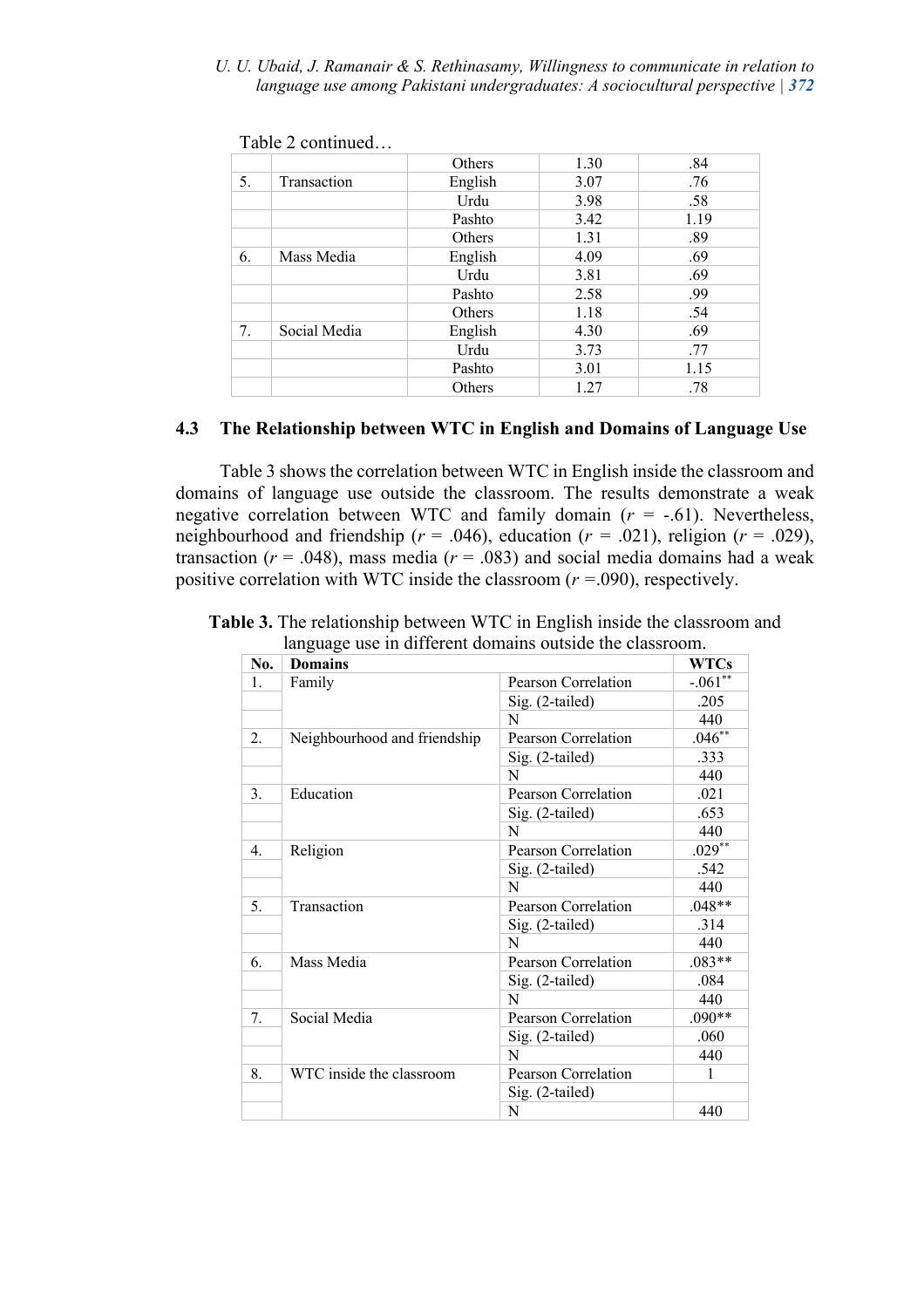### **5. DISCUSSION**

The study primarily examined how SCT (mediation) influenced learners' WTC by applying tasks in different social interactions in the ESL classroom. The study also examined the relationship between WTC inside the classroom and language use outside the classroom. First, the study findings revealed that learners demonstrated an increase in WTC inside the classroom in most tasks and social interactions. Previous research showed that tasks, such as role-play, could boost students' propensity to communicate in English (Cao, 2013; Cao & Philp, 2006; Eddy-U, 2015; MacIntyre & Legatto, 2011; Riasati & Rahimi, 2018). Moreover, the studies found that group dynamics shape learners' WTC with others inside the L2 classroom (Bernales, 2014; Cao, 2009, 2011, 2014; Cao & Philp, 2006; Riasati & Rahimi, 2018).

The participants' WTC was very high in situations, such as grouping (individually, pairs, and small groups), activities (role play, discussion, and presentations), and WTC with the same gender. The findings showed that mediation (speaking with others in social activities) enhanced learners' WTC. Riasati and Rahimi (2018) revealed similar findings where the respondents had more WTC in pairs and small groups. Moreover, Cao and Philp (2006) found that the participants' communicative behaviours fluctuated in pairs, small groups, and whole-class interactions. The respondents in this study had more WTC with the same gender than the opposite gender. Besides, Riasati and Rahimi (2018) revealed that the informants had more WTC with the same sex compared to the opposite sex. Conversely, Ali (2017) found no difference in participants' WTC with the same and opposite gender in the EFL context. The differences may occur due to the context. Ali's (2017) study context was EFL, while the current study context focused on ESL.

Learners' preparedness is another factor where the learners were highly WTC in groups and during activities. Arguably, the learners were highly prepared for a task when they had more WTC. Riasati and Rahimi (2018) obtained similar findings in their study as the participants were mainly willing to speak when they were prepared to talk. Moreover, mediation is argued to assist students to enhance their speaking skills when they are prepared to talk. Furthermore, topic familiarity increased learners' WTC inside the classroom (Cao & Philp, 2006; de Saint Leger & Storch, 2009).

Regarding the seating positions, learners were highly WTC in groups (individually, in pairs, and small groups) while sitting in front of the class. In addition, the participants' WTC was high in groups during activities (discussion, role play, and presentation). Conversely, their WTC was moderate when seated in the middle and at the back of the class. Riasati and Rahimi (2018) also found that their participants' WTC was high while sitting in front of the class for different reasons. First, sitting in front is more beneficial than sitting at the back. Second, one speaks more in front of the class because everyone in the class observes them.

Jamalvandi et al. (2020) claimed that SCT gives special attention to negotiation, interaction, and collaboration among learners to enhance L2. In addition, while sitting in the middle and at the back of the classroom, in groups and during activities, the participants were less WTC. Riasati and Rahimi (2018) also observed that participants who sat at the back of the class were less WTC. Syed (2016) obtained similar findings by proving that the participants' WTC was high when sitting at the front rows because they felt privileged to sit in the front benches. Conversely, the WTC was low among the backbenchers as the participants felt that they could not gain the teacher's attention.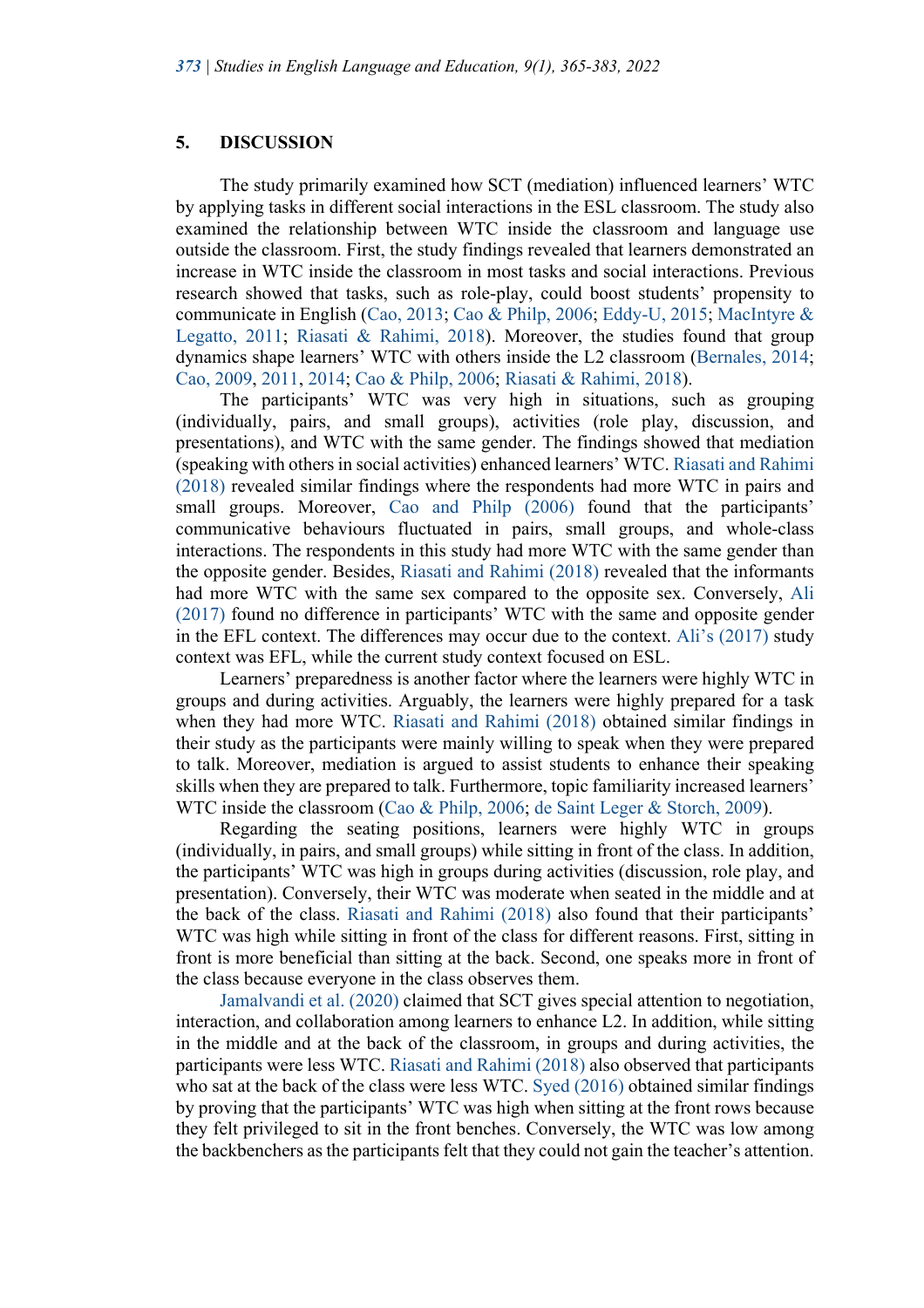## *U. U. Ubaid, J. Ramanair & S. Rethinasamy, Willingness to communicate in relation to language use among Pakistani undergraduates: A sociocultural perspective | 374*

For the whole class interaction, learners were less WTC in groups and during tasks in front of the whole class. De Saint Leger and Storch (2009) found that whole class interaction was the most challenging task, decreasing learners' confidence. Furthermore, the participants were afraid to be negatively evaluated by other classmates. In line with the current findings, Cao (2011) also discovered that whole class interactions resulted in anxiety and embarrassment due to peer pressure.

The domain of language use is the sociocultural construct (Fishman, 1972). Seven language use domains were investigated in this study, such as family, neighbourhood and friendship, education, religion, transaction, mass media, and social media. The participants were found to use Pashto (provincial language) in most of the domains. For example, in a multilingual society, such as Pakistan, the mixed-use of Pashto, Urdu, English, and other languages (minor languages) were found in the family domain. Pashto is the most used language, followed by Urdu (the national language) as the second most used language, while the undergraduates rarely use other languages.

Dweik and Qawar (2015) found that 99.9% of participants used the Arabic language in the home and family domains among Arabs of Quebec-Canada. Home and family domains play a significant role in daily social interactions (Dweik & Qawar, 2015). The results aligned with Granhemat and Abdullah (2017), who found that most Malaysian multilingual youths in Malaysia used Malay in the family domain. Similarly, in this study, Pashto is the dominant language used by participants in the neighbourhood and friendship domain compared to Urdu and English.

The findings of Leo and Abdullah (2013) found that the majority of the informants used the Malay language in the friendship domain in Malaysia. Conversely, the participants in this study used Urdu and English in the education domain, whereas Pashto and other languages were the least used languages. The findings agree with Mei et al. (2016); they asserted that the English and Malay languages were used by the Chinese, Indian and Malay respondents in Malaysia in the education domain. Simultaneously, some Chinese informants reported that they would like to use Chinese in the education domain.

In the religion domain, the respondents also mostly used Pashto, followed by Urdu as the second most used language, whereas English and minor languages were rarely used. Conversely, Leo and Abdullah (2013) found that their respondents used English predominantly in the religious domain, which may vary due to the religion and context differences. The participants in their study were mainly Christians, and the study was conducted in Malaysia. In contrast, the current study context is in Pakistan, and the participants were all Muslims.

Moreover, in the transactional domain, Urdu and Pashto were used by most participants, whereas English was the second most used language. Similar findings were obtained by Granhemat et al. (2015), who discovered that the Malay language was used by the majority (49.6%) of the participants in the transactional domain.

Conversely, most participants used English in the mass media domain while Urdu is the second most used language. English and Urdu are both the official languages of Pakistan, and most newspapers, news channels, and sports channels are either in English or Urdu. Similarly, the participants used English besides Urdu when commenting, posting, and chatting in the social media domain. The wide use of English on social media globally is due to its diversity and multilingualism. Pashto and other languages were the least used languages in both mass media and social media.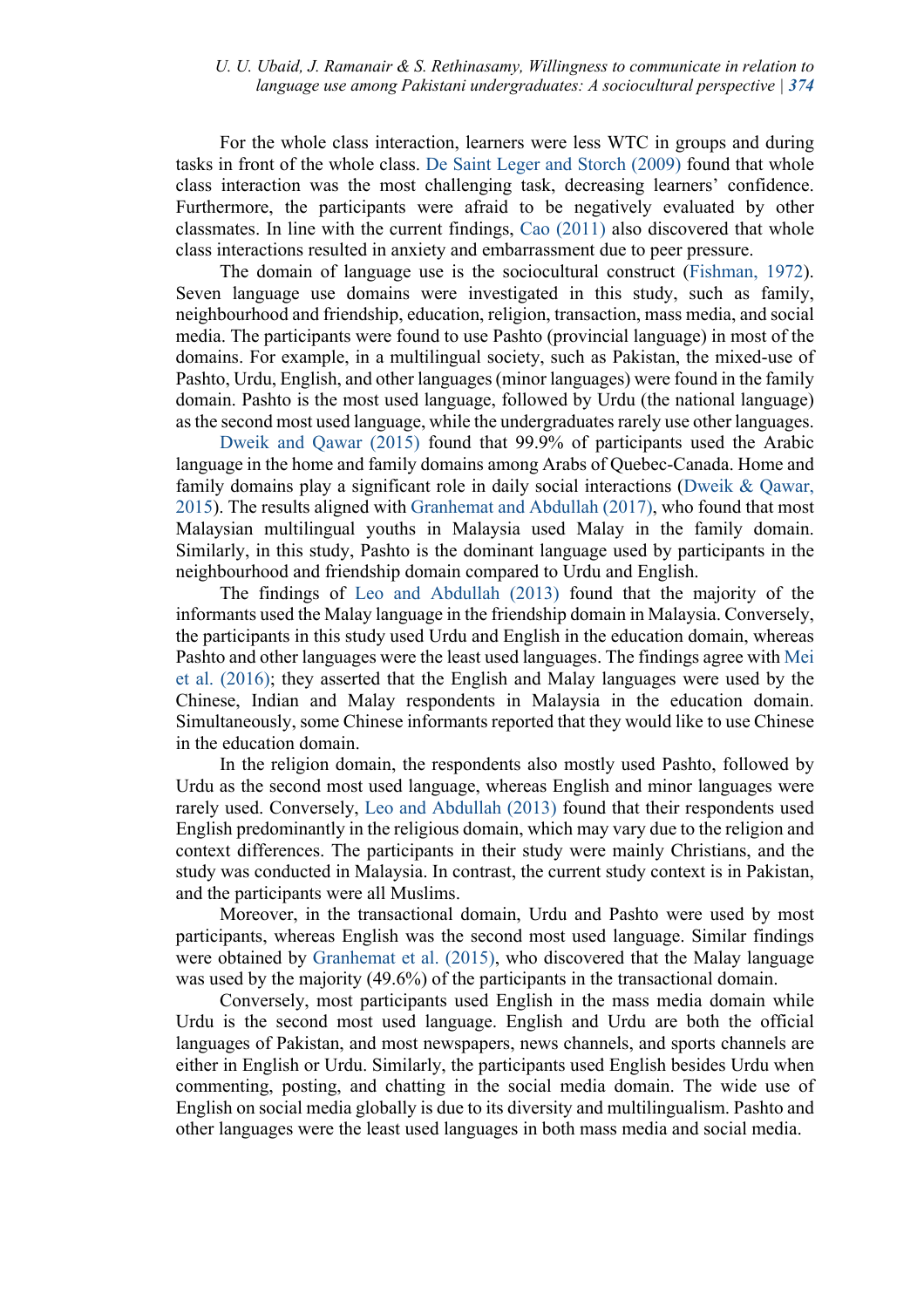As for WTC concerning other influential variables, WTC was positively correlated with motivation (Baker & MacIntyre, 2000; Hashimoto, 2002; Ma et al., 2019; Peng & Woodrow, 2010; Yashima, 2002; Yu, 2009). Perceived communication competence has a strong connection in enhancing WTC (Kim, 2004; MacIntyre & Charos, 1996; MacIntyre et al., 1999; Onwuegbuzie et al., 2000; Sparks & Ganschow, 2001). Meanwhile, language anxiety was negatively correlated with WTC in an L2 (Cetinkaya, 2005; Hashimoto, 2002; Kim, 2004; Knell & Chi, 2012; Wu & Lin, 2014).

Nonetheless, the relationship of WTC inside the classroom and language use in different domains outside the classroom was investigated for the first time in this study. The results of the family domain were negatively correlated with WTC, which seemed to negatively influence the participants' WTC in English inside the classroom. Family plays a vital role in the Pakistani students' daily life conversations. The findings may explain the cultural values and family system of Pakistan, where learners are encouraged to talk in their mother tongue in daily life conversation since childhood. The study data proved that the current study's participants belonged to different family backgrounds with different mother tongues. Therefore, they were fluent in their own languages by the time they entered university. The findings are in line with previous research. For instance, Kalsoom et al. (2020) found that the participants in her study received more social support from their friends, whereas the support from mothers and siblings was negligible for communicating in English in class. The informants were not encouraged by mothers and siblings on WTC in English. In another study, MacIntyre et al. (2001) found that social support from French immersion students' best friends was higher than from their teachers and mothers when talking in L2 in the class.

The relationship between neighbourhood and friendship domain with WTC in English was weak and positive. The participants used less English language with their neighbours and friends. Nevertheless, previous research showed that friends play an essential role in engendering learners' WTC (Ali, 2017; Jung, 2011; Kalsoom et al., 2020; MacIntyre et al., 2001; Mari et al., 2011). Ali (2017) found that Pakistani learners had more WTC with their friends than with acquaintances and strangers. Similarly, in a study in the Korean EFL context, Jung (2011) found that students showed more WTC with close friends than with strangers in small groups. Mari et al. (2011) obtained similar results in another study where the informants had more WTC with friends than with strangers.

The education domain was positively correlated with WTC, possibly because English is the medium of instruction in Pakistani universities. The results proved that the use of Urdu and English is much higher in the education domain than in Pashto and other languages. Widad (2017) also found that the Malaysian participants used English and Bahasa Melayu at universities. The participants were found to use English with friends and lecturers from different races and states. In contrast, Nofal and Dweik (2011) found that Yemeni informants predominantly used Arabic in universities. Some participants responded that they use the Indian language besides Arabic when talking to friends.

The religion domain had a weak positive correlation with WTC, which can be observed in the results that the Pashto language is predominantly used in the religious domain. The results align with that of Nofal and Dweik (2011). They proved that their respondents from Yemen used Arabic (the national language of Yemen) in the religious domain. The respondents mainly used Arabic with an *imam* (celebrant), friends, and meetings outside the place of worship. Qawar (2014) also found that the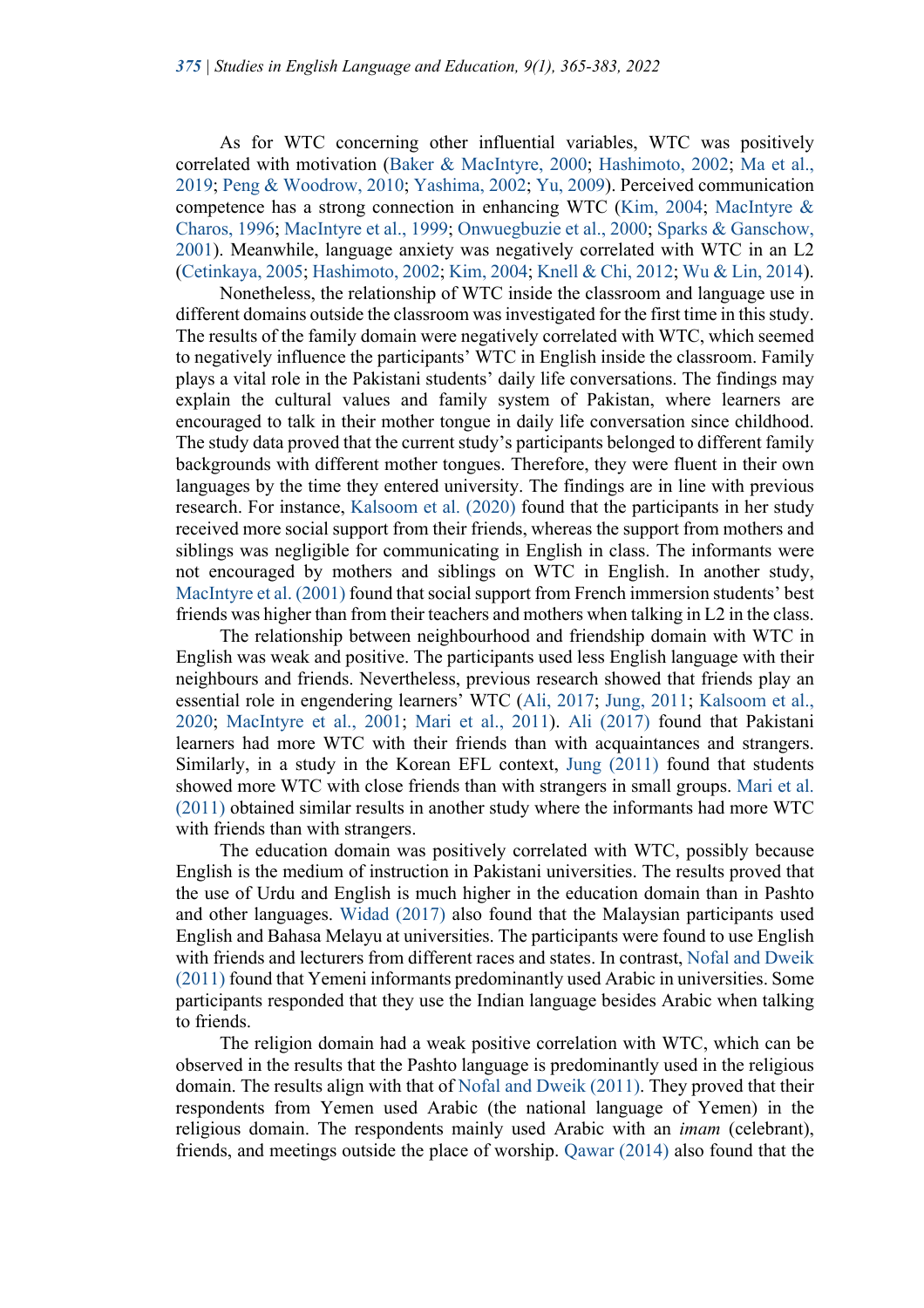Quebec Arabic informants in Canada used Arabic when talking to the *imam* and asking for religious information. Conversely, Leo and Abdullah (2013) revealed that the Tamil Christian youths mostly used English, while Tamil and Bahasa Malayu were the least used languages in the religious domain in Malaysia.

The transactional domain was found to have a moderate positive correlation with WTC because the participants used less English than Urdu and Pashto. Firstly, the participants would use English mostly in restaurants, banks, and markets because English is considered the language of dominance, elites, corporate sector, modernisation, and empowerment in Pakistan (Ali, 2017; Pathan et al., 2010; Shamim, 2008, 2011; Syed, 2016). The findings align with Granhemat et al. (2015), who found that Malaysian respondents mostly used Bahasa Melayu in the transactional domain.

The mass media domain was found to have a strong positive correlation with WTC. The reason could be because students like to read English newspapers and watch English news and movies. Besides, English is considered as the gateway to highlypaid jobs (Shamim, 2011). Thus, learners strive hard to learn English by using media. Second, most of the sports are presented in English in Pakistan due to the dominance of English. Third, almost all people use English for browsing the internet in Pakistan. Similarly, the social media domain was correlated with WTC in English. In the modern era, social media is widely used. The results proved that participants used English predominantly when chatting, commenting, and posting on social media.

#### **6. CONCLUSION**

The study aimed to investigate WTC in English inside the classroom in relation to language use outside the classroom from students of eight universities in Khyber Pakhtunkhwa Province in Pakistan. The learners were highly WTC to communicate in most situations inside the classroom. In contrast, the learners used Pashto frequently in several domains outside the classroom, such as family, neighbourhood and friendship, and religion. Conversely, in other domains, such as transactional, mass media, and social media domains, they used English and Urdu most of the time. The study confirmed that L2 learning is a sociocultural phenomenon because learners were found WTC highly in English in most social interactions inside the classroom.

Moreover, WTC in English was positively correlated with the language use domains, where the participants used a considerable amount of English outside the classroom. The WTC was negatively correlated with domains where the learners predominantly used Pashto outside the classroom. Additionally, similar to other research studies, this study also has several limitations. First, the current study focused on oral communication; thus, future studies should focus on other communicative skills, such as reading, writing, and listening. Second, the current study's participants were all undergraduates. Similar studies should also be conducted on students at the school and college levels. Third, the present study focused on the undergraduates' WTC in English; hence, future researchers should also examine the teachers' views about the undergraduates' WTC in English inside the classroom. Finally, to determine the relationship between WTC in English inside the classroom and language outside the classroom, the number of items for both questionnaires was different. Future studies thus may use the same number of items to determine the correlation between these two variables.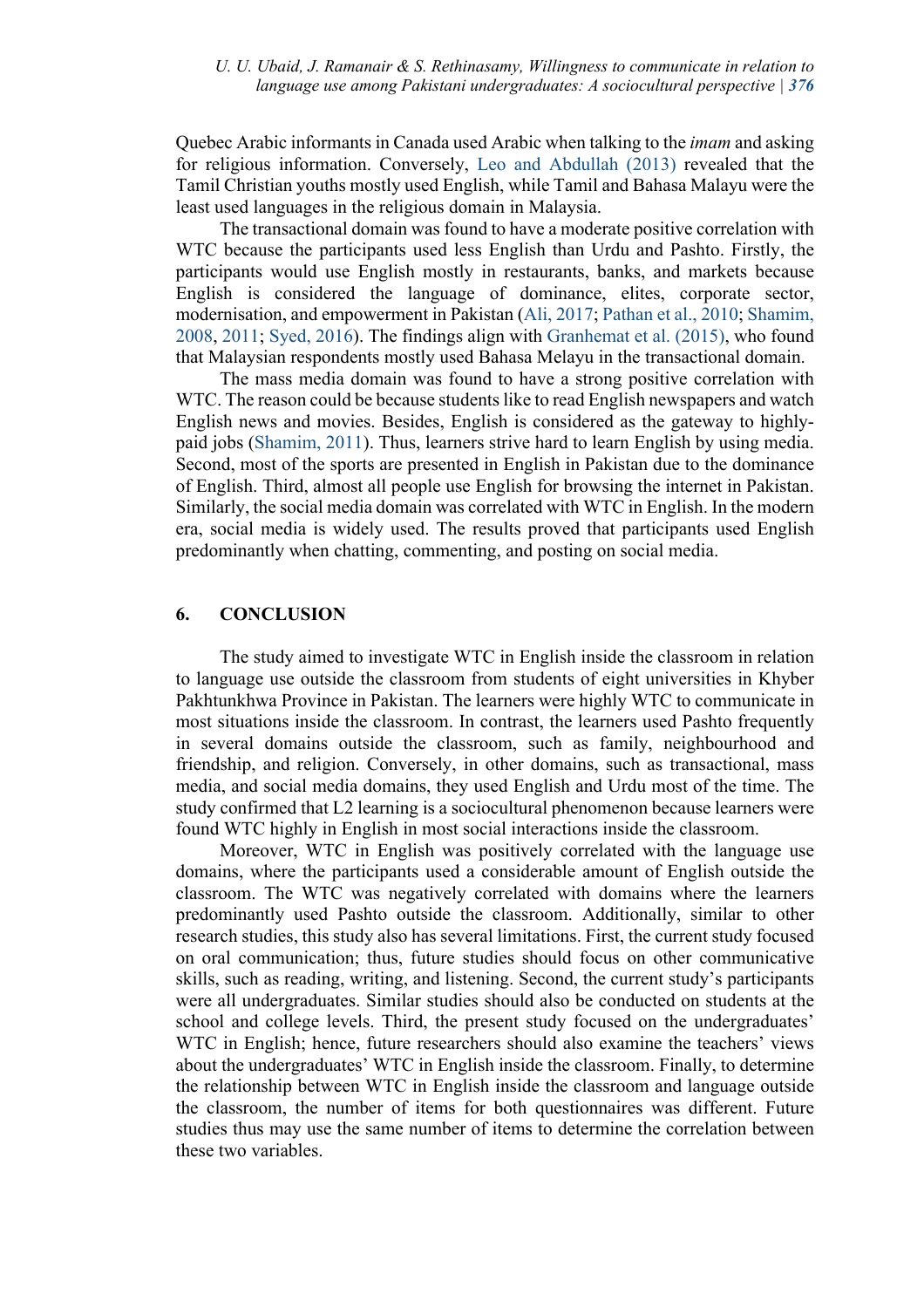## **ACKNOWLEDGEMENT**

This study was supported by funding from University Malaysia Sarawak (UNIMAS).

## **REFERENCES**

- Ahmed, T. (2016). *Language choices of Pakistani Canadians in the Peel Region* [Unpublished doctoral dissertation]. University of Toronto.
- Ali, M. (2017). *Investigating Pakistani university students' level of willingness to communicate (WTC) in English as a foreign language: A case study of students from the Shah Abdul Latif University Khairpur Sindh (SALU)* [Unpublished doctoral dissertation]. Northumbria University.
- Anderson, J. A., Mak, L., Chahi, A. K., & Bialystok, E. (2018). The language and social background questionnaire: Assessing degree of bilingualism in a diverse population. *Behavior Research Methods, 50*(1), 250-263. https://doi.org/10.3758/s13428-017-0867-9
- Baker, S. C., & MacIntyre, P. D. (2000). The role of gender and immersion in communication and second language orientations. *Language Learning*, *50*(2), 311-341. https://doi.org/10.1111/0023-8333.00224
- Baker, S. C., & MacIntyre, P. D. (2003). The role of gender and immersion in communication and second language orientations. *Language Learning*, *53*(S1), 65-96. https://doi.org/10.1111/0023-8333.00119
- Basöz, T., & Erten, I. H. (2018). Investigating tertiary level EFL learners' willingness to communicate in English. *English Language Teaching*, *11*(3), 78-87. http://doi.org/10.5539/elt.v11n3p78
- Bernales, C. (2014). *Exploring 'Willingness to Participate' in the FL classroom: A quantitative and qualitative study* (Publication No. 3624688) [Doctoral dissertation, The University of Wisconsin-Madison]. ProQuest Dissertations and Theses Global.
- Bernales, C. (2016). Towards a comprehensive concept of willingness to communicate: Learners' predicted and self-reported participation in the foreign language classroom. *System*, 56, 1-12. https://dx.doi.org/10.1016/j.system.2015.11.002
- Block, D. (2003). *The social turn in second language acquisition*. Georgetown University Press.
- Cameron, D. (2015). In New Zealand I feel more confidence: The role of context in the Willingness to Communicate (WTC) of migrant Iranian English language learners. *International Journal of English Studies, 15*(2), 61-80. https://doi.org/10.6018/ijes/2015/2/202981
- Cao, Y. (2009). *Understanding the notion of interdependence, and the dynamics of willingness to communicate* [Unpublished doctoral dissertation]. University of Auckland.
- Cao, Y. (2011). Investigating situational willingness to communicate within second language classrooms from an ecological perspective. *System, 39*(4), 468-479 https://doi.org/10.1016/j.system.2011.10.016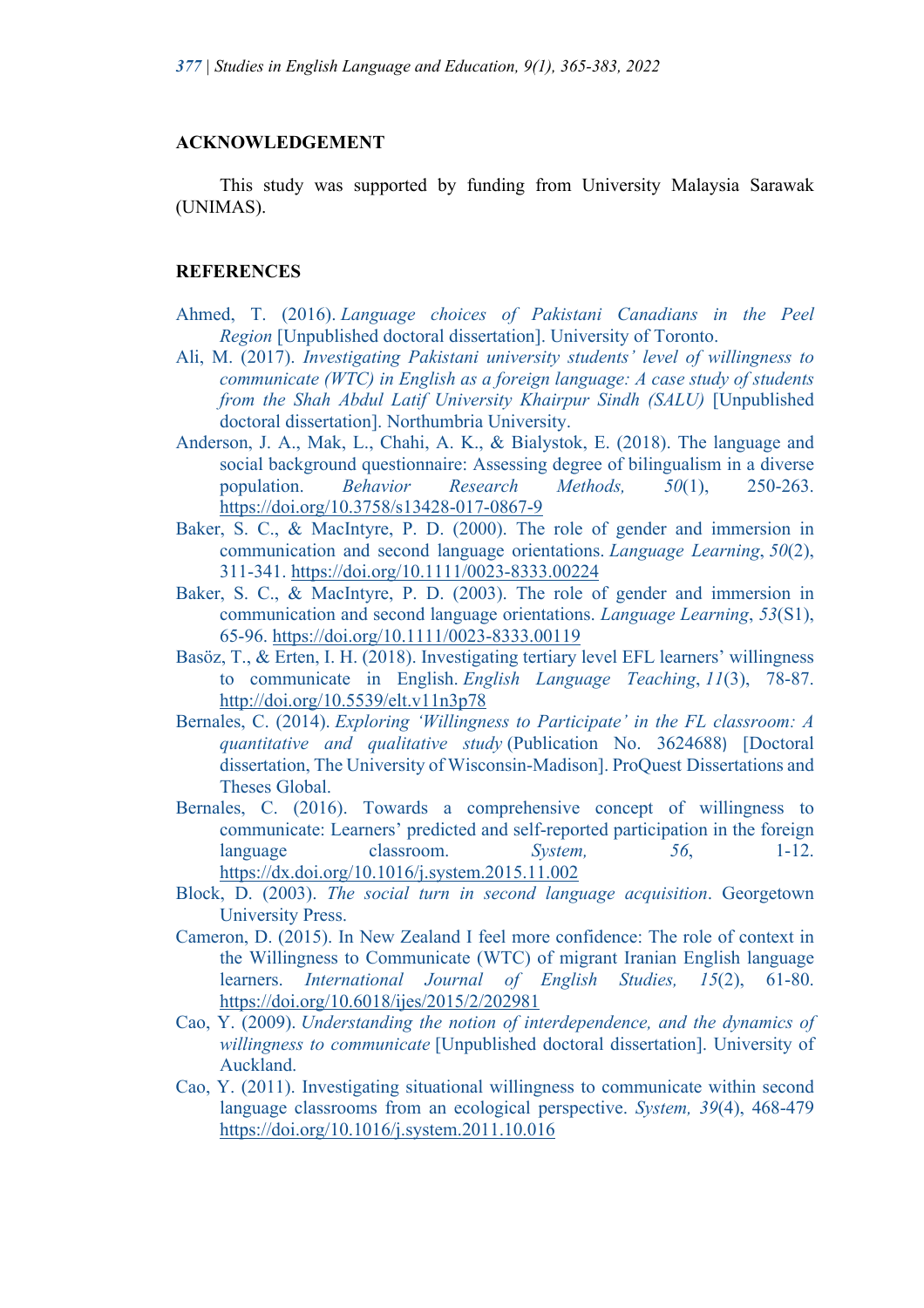- *U. U. Ubaid, J. Ramanair & S. Rethinasamy, Willingness to communicate in relation to language use among Pakistani undergraduates: A sociocultural perspective | 378*
- Cao, Y. (2013). Exploring dynamism in willingness to communicate: A longitudinal case study. *Australian Review of Applied Linguistics, 36*(2), 160 -176. https://doi.org/10.1075/aral.36.2.03cao
- Cao, Y. (2014). A sociocognitive perspective on second language classroom willingness to communicate. *TESOL Quarterly, 48*(4), 789-814. https://doi.org/10.1002/tesq.155
- Cao, Y., & Philp, J. (2006). Interactional context and willingness to communicate: A comparison of behavior in whole class, group and dyadic interaction. *System, 34*(4), 480-493. https://doi.org/10.1016/j.system.2006.05.002
- Cetinkaya, Y. B. (2005). *Turkish college students' willingness to communicate in English as a foreign language* [Unpublished doctoral dissertation]. Ohio State University.
- de Saint Léger, D., & Storch, N. (2009). Learners' perceptions and attitudes: Implications for willingness to communicate in an L2 classroom. *System, 37*(2), 269-285. https://doi.org/10.1016/j.system.2009.01.001
- Dewaele, J. M. (2015). From obscure echo to language of the heart: Multilinguals' language choices for (emotional) inner speech. *Journal of Pragmatics*, *87*, 1-17. https://doi.org/10.1016/j.pragma.2015.06.014
- Dweik, B. S. I., & Qawar, H. A. (2015). Language choice and language attitudes in a multilingual Arab Canadian community: Quebec–Canada: A sociolinguistic study. *British Journal of English Linguistics*, *3*(1), 1-12.
- Eddy-U, M. (2015). Motivation for participation or non-participation in group tasks: A dynamic systems model of task-situated willingness to communicate. *System*, *50*, 43-55. https://doi.org/10.1016/j.system.2015.03.005
- Fishman, J. A. (1972). *Language in sociocultural change*. Stanford University Press.
- Ghonsooly, B., Khajavy, G. H., & Asadpour, A. F. (2012). Willingness to communicate in English among Iranian non–English major university students. *Journal of Language and Social Psychology, 31*(2), 197-211. https://doi.org/10.1177/0261927X12438538
- Granhemat, M., & Abdullah, A. N. (2017). Gender, ethnicity, ethnic identity, and language choices of Malaysian youths: The case of the family domain. *Advances in Language and Literary Studies*, *8*(2), 26-36. http://dx.doi.org/10.7575/aiac.alls.v.8n.2p.26
- Granhemat, M., Abdullah, A. N., Heng, C. S., & Tan, H. (2015). The influence of gender and ethnicity on the choice of language in the transaction domain of language use: The case of undergraduates. *International Journal of Applied Linguistics and English Literature*, *4*(5), 249-254. http://dx.doi.org/10.7575/aiac.ijalel.v.4n.5p.249
- Hashimoto, Y. (2002). Motivation and willingness to communicate as predictors of reported L2 use: The Japanese ESL context. *Second Language Studies, 20*(2), 29-70.
- Holmes, J. (2001). *An introduction to sociolinguistics* (2<sup>nd</sup> ed.). Pearson Education Limited.
- Horwitz, E. K., Horwitz, M. B., & Cope, J. (1986). Foreign language classroom anxiety. *The Modern Language Journal*, *70*(2), 125-132. https://doi.org/10.1111/1540-4781.00136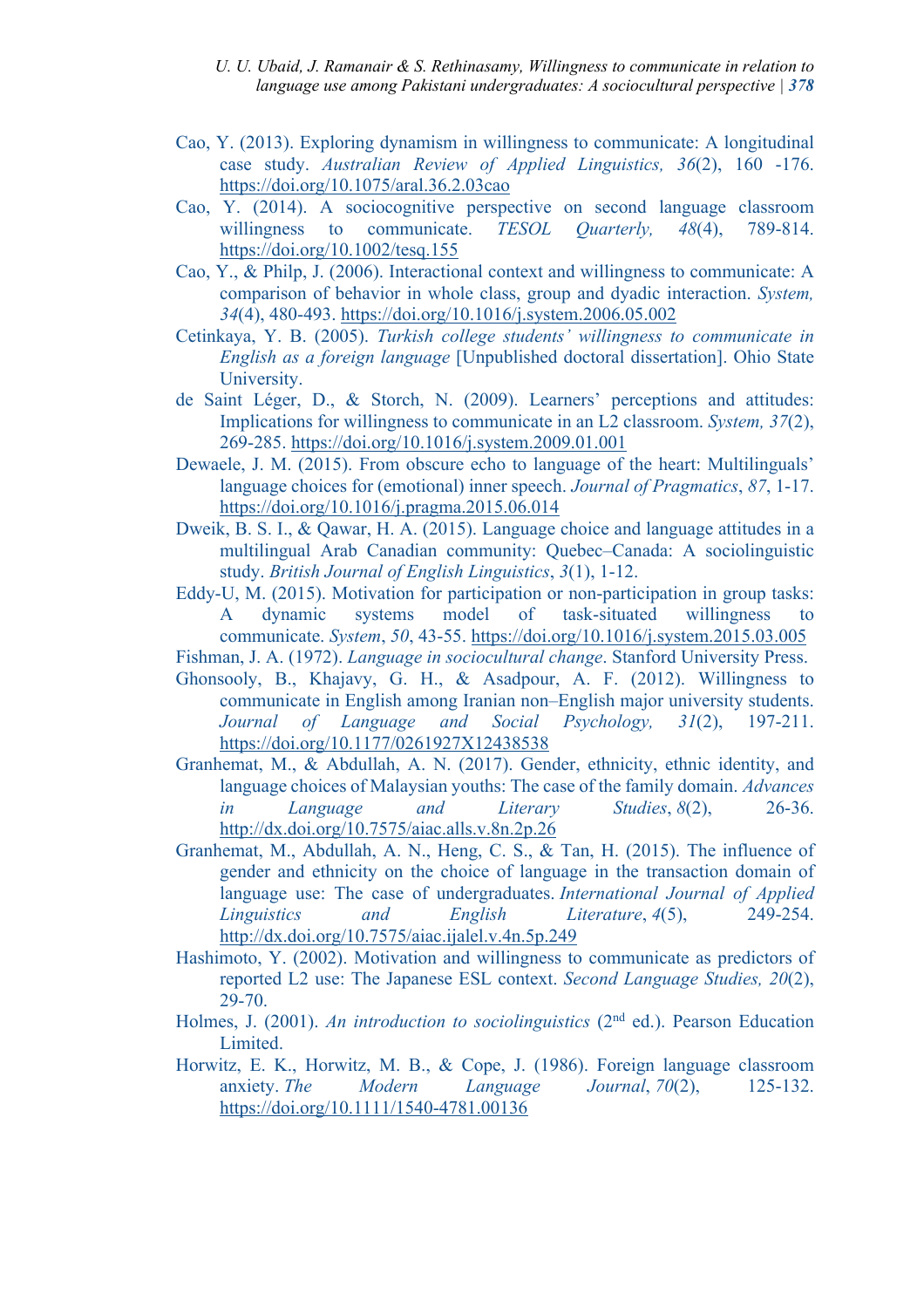- Islam, M., Lamb, M., & Chambers, G. (2013). The L2 motivational self system and national interest: A Pakistani perspective. *System*, *41*(2), 231-244. https://doi.org/10.1016/j.system.2013.01.025
- Jamalvandi, B., Jafarigohar, M., Jalilifar, A., & Soleimani, H. (2020). Mediation and EFL learners' willingness to communicate: A micro sociocultural study. *Applied Research on English Language*, *9*(4), 449-476. https://doi.org/10.22108/are.2020.117283.1465
- Jung, M. A. (2011). *Korean EFL university students' willingness to communicate in English* [Unpublished doctoral dissertation]. Indiana University.
- Kalra, R. (2017). The effectiveness of using films in the EFL classroom: A case study conducted at an International University in Thailand. *Arab World English Journal (AWEJ)*, *8*(3), 289-301. https://dx.doi.org/10.24093/awej/vol8no3.19
- Kalsoom, A., Soomro, N. H., & Pathan, Z. H. (2020). How social support and foreign language anxiety impact willingness to communicate in English in an EFL classroom. *International Journal of English Linguistics*, *10*(2), 80-91. https://doi.org/10.5539/ijel.v10n2p80
- Kalyar, J. M., Pathan, H., Channa, M. A., Lohar, S. A., & Khan, J. (2019). An investigation of willingness to communication in ESL classroom: A quantitative study of elementary students in Pakistan. *International Journal of English Linguistics*, *9*(1), 357-366. https://doi.org/10.5539/ijel.v9n1p357
- Kang, S. J. (2005). Dynamic emergence of situational willingness to communicate in a second language. *System*, *33*(2), 277-292. https://doi.org/10.1016/j.system.2004.10.004
- Khajavy, G. H., MacIntyre, P. D., & Barabadi, E. (2017). Role of the emotions and classroom environment in willingness to communicate: Applying doubly latent multilevel analysis in second language acquisition research. *Studies in Second Language Acquisition*, *40*(3), 605-624. https://doi.org/10.1017/S0272263117000304
- Khan, T. J., Zahid, M., & Akhtar, S. (2017). Obstacles in teaching English as a second language (ESL) among pre-university students of district Mianwali (Pakistan) – A Pakistani case study. *International Journal of Pure and Applied Researches*, *1*(1), 62-72. https://doi.org/10.4236/jss.2016.42021
- Kim, S. J. (2004). *Exploring willingness to communicate (WTC) in English among Korean EFL (English as a foreign language) students in Korea: WTC as a predictor of success in second language acquisition* [Unpublished doctoral dissertation]. Ohio State University.
- Knell, E., & Chi, Y. (2012). The roles of motivation, affective attitudes, and willingness to communicate among Chinese students in early English immersion programs. *International Education*, *41*(2), 66-87.
- Lantolf, J. (2000). Second language learning as a mediated process. *Language Teaching, 33*(2), 79-96. https://doi.org/10.1017/S0261444800015329
- Leo, A. R., & Abdullah, A. N. (2013). Language choice and use of Malaysian Tamil Christian youths: A survey. *Frontiers of Language and Teaching, 4*, 149-166.
- Lian, L. H., & Budin, M. B. (2014). Investigating the relationship between English language anxiety and the achievement of school based Oral English Test among Malaysian form four students. *International Journal of Learning, Teaching and Educational Research*, *2*(1), 67-79.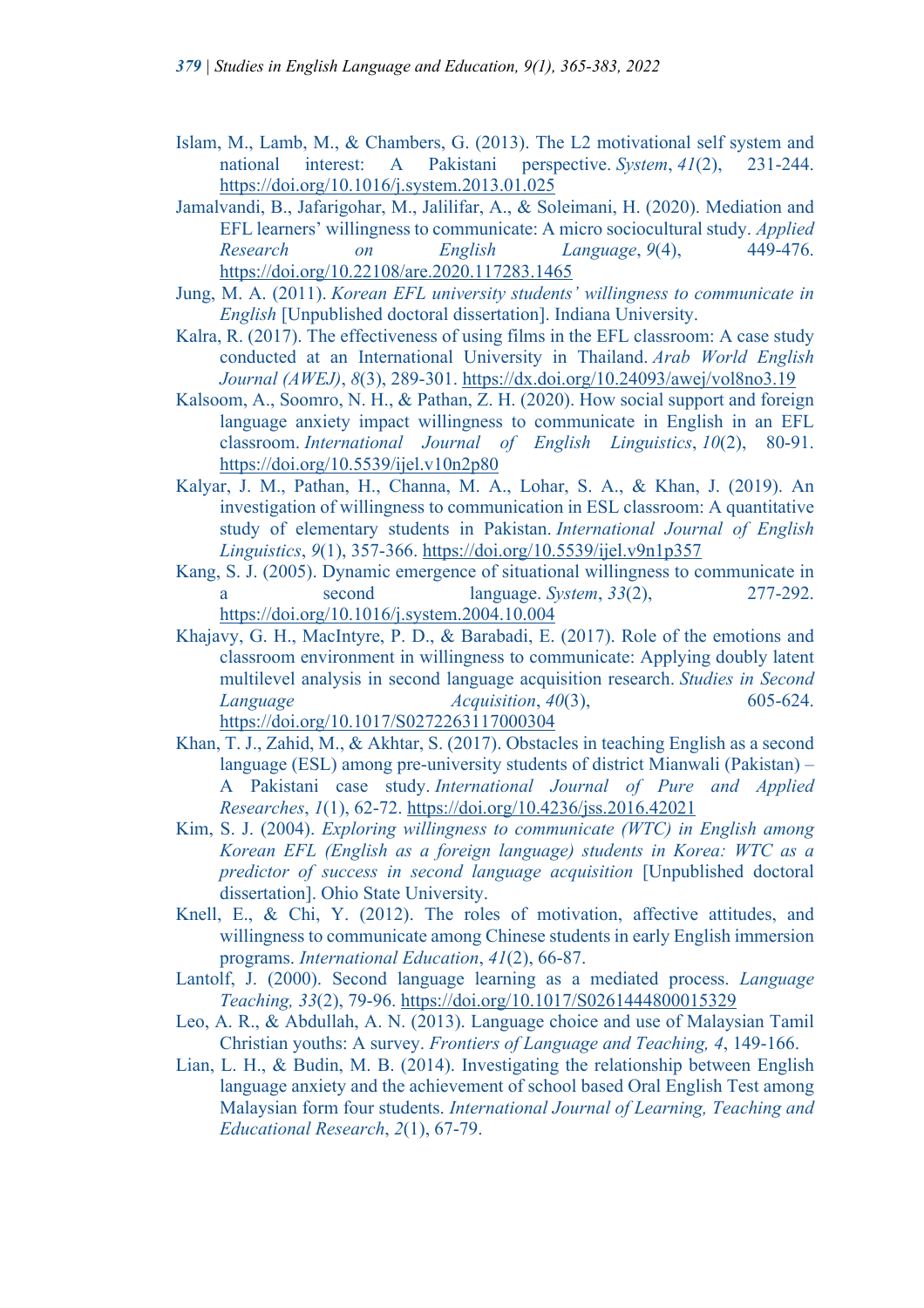#### *U. U. Ubaid, J. Ramanair & S. Rethinasamy, Willingness to communicate in relation to language use among Pakistani undergraduates: A sociocultural perspective | 380*

- Lim, C. C. (2008). *Language choices of Malaysian youth: A case study* [Unpublished doctoral dissertation]. University of Malaya.
- Liu, M. (2005). Reticence in oral English language classrooms: a case study in China. *TESL Reporter, 38*(1), 1-16. https://doi.org/10.1057/9780230299481\_6
- Ma, X., Wannaruk, A., & Lei, Z. (2019). Exploring the relationship between learning motivation and L2 WTC in an EFL classroom among Thai EFL learners. *English Language Teaching*, *12*(7), 33-45. https://doi.org/10.5539/elt.v12n7p33
- MacIntyre, P. D. (1994). Variables underlying willingness to communicate: A causal analysis. *Communication Research Reports*, *11*(2), 135-142. https://doi.org/10.1080/08824099409359951
- MacIntyre, P. D. (2020). Expanding the theoretical base for the dynamics of willingness to communicate. *Studies in Second Language Learning and Teaching*, *10*(1), 111-131. https://doi.org/10.14746/ssllt.2020.10.1.6
- MacIntyre, P. D., Babin, P. A., & Clément, R. (1999). Willingness to communicate: Antecedents & consequences. *Communication Quarterly, 47*(2), 215-229. https://doi.org/10.1080/01463379909370135
- Maclntyre, P. D., Baker, S., Clément, R., & Conrod, S. (2001). Willingness to communicate, social support, and language-learning orientations of immersion students. *Studies in Second Language Acquisition*, *23*(3), 369-388. https://doi.org/10.1017/S0272263101003035
- Maclntyre, P. D., Baker, S. C., Clement, R., & Donovan, L. A. (2003). Sex and age effects on willingness to communicate, anxiety, perceived competence, and L2 motivation among junior high school French immersion students. *Language Learning: A Journal of Research in Language Studies, 53*(S1), 137-166. https://doi.org/10.1111/1467-9922.00226
- MacIntyre, P. D., Burns, D. C., & Jessome, A. (2011). Ambivalence about communicating in a language: A Qualitative study of French immersion students' willingness to communicate. *The Modern Language Journal, 95*(1), 81-96. https://doi.org/10.1111/j.1540-4781.2010.01141.x
- MacIntyre, P. D., & Charos, C. (1996). Personality, attitudes, and affect as predictors of second language communication. *Journal of Language and Social Psychology*, *15*(1), 3-26. https://doi.org/10.1177/0261927X960151001
- MacIntyre, P. D., Clément, R., Dörnyei, Z., & Noels, K. A. (1998). Conceptualizing willingness to communicate in a L2: A situational model of L2 confidence and affiliation. *The Modern Language Journal, 82*(4), 545-562. https://doi.org/10.1111/j.1540-4781.1998.tb05543.x
- MacIntyre, P. D., & Legatto, J. J. (2011). A dynamic system approach to willingness to communicate: Developing an idiodynamic method to capture rapidly changing affect. *Applied Linguistics*, 32(2), 149-171. https://doi.org/10.1093/applin/amq037
- Mari, M., Pathan, H., & Shahriar, A. (2011). Willingness to communicate in L2: A perception of Pakistani university students. *ELF Annual Research Journal*, *13*, 65-82.
- McCroskey, J. C., & Baer, J. E. (1985). *Willingness to communicate: The construct and its measurement* [Paper presentation]. Speech Communication Association Convention, Denver, Colorado, US. https://files.eric.ed.gov/fulltext/ED265604.pdf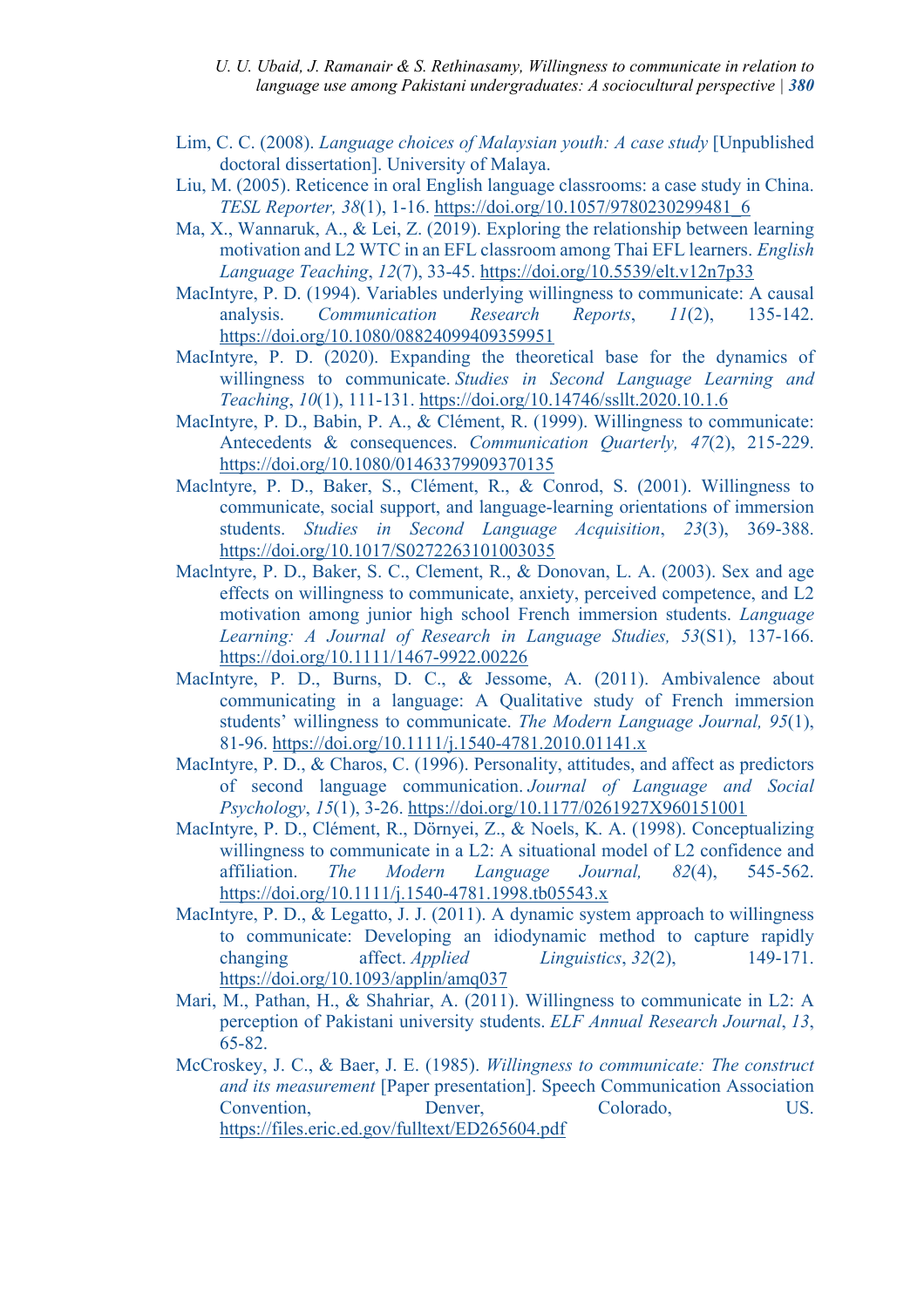- Mei, T. L., Abdullah, A. N., Heng, C. S., & Kasim, Z. B. M. (2016). Language choice and use of Malaysian public university lecturers in the education domain. *Advances in Language and Literary Studies*, *7*(1), 21-32. http://dx.doi.org/10.7575/aiac.alls.v.7n.1p.21
- Menzel, K. E., & Carrell, L. J. (1999). The impact of gender and immediacy on willingness to talk and perceived learning. *Communication Education, 48*(1), 31- 40. https://doi.org/10.1080/03634529909379150
- Mercer, S. (2011). Understanding learner agency as a complex dynamic system. *System, 39*(4), 427-436. https://doi.org/10.1016/j.system.2011.08.001
- Mystkowska-Wiertelak, A. (2018). Fluctuations in willingness to communicate during a semester: A case study. *The Language Learning Journal*, *49*(1), 1-12. https://doi.org/10.1080/09571736.2018.1469660
- Mystkowska-Wiertelak, A., & Pawlak, M. (2014). Fluctuations in learners' willingness to communicate during communicative task performance: Conditions and tendencies. *Research in Language*, *12*(3), 245-260. https://doi.org/10.2478/rela-2014-0019
- Nofal, M. Y., & Dweik, B. S. (2011). *The language situation among the Indians of Yemen: A sociolinguistic study* [Unpublished master's thesis]. Middle East University.
- Onwuegbuzie, A. J., Bailey, P., & Daley, C. E. (2000). Cognitive, affective, personality, and demographic predictors of foreign-language achievement. *The Journal of Educational Research*, *94*(1), 3-15. https://doi.org/10.1080/00220670009598738
- Pathan, H., Shahriar, A., & Mari, M. A. (2010). Motivation for learning English in Pakistan. *EFL Annual Research Journal SALU*, *12*, 75-91.
- Pattapong, K. (2010). *Willingness to communicate in a second language: A qualitative study of issues affecting Thai EFL learners from students' and teachers' point of view* [Unpublished doctoral dissertation]. University of Sydney.
- Peng, J. E. (2007). Willingness to communicate in an L2 and integrative motivation among college students in an intensive English language program in China. *University of Sydney Papers in TESOL*, *2*(1), 33-59.
- Peng, J. E. (2012). Towards an ecological understanding of willingness to communicate in EFL classrooms in China. *System*, 40, 203-213. https://doi.org/10.1016/j.system.2012.02.002
- Peng, J. E., & Woodrow, L. J. L. l. (2010). Willingness to communicate in English: A model in the Chinese EFL classroom context. *Language Learning: A Journal of Research in Language Studies, 60*(4), 834-876. https://doi.org/10.1111/j.1467- 9922.2010.00576.x
- Qawar, H. A. (2014). *Language choice and language use in an Arab Canadian multilingual community (Quebec-Canada): A sociolinguistic study*  [Unpublished master's thesis]. Middle East University.
- Ratner, C. (2002). *Cultural psychology: Theory and methods*. Springer Science & Business Media.
- Riasati, M. J., & Rahimi, F. (2018). Situational and individual factors engendering willingness to speak English in foreign language classrooms. *Cogent Education, 5*(1), 1-15. https://doi.org/10.1080/2331186X.2018.1513313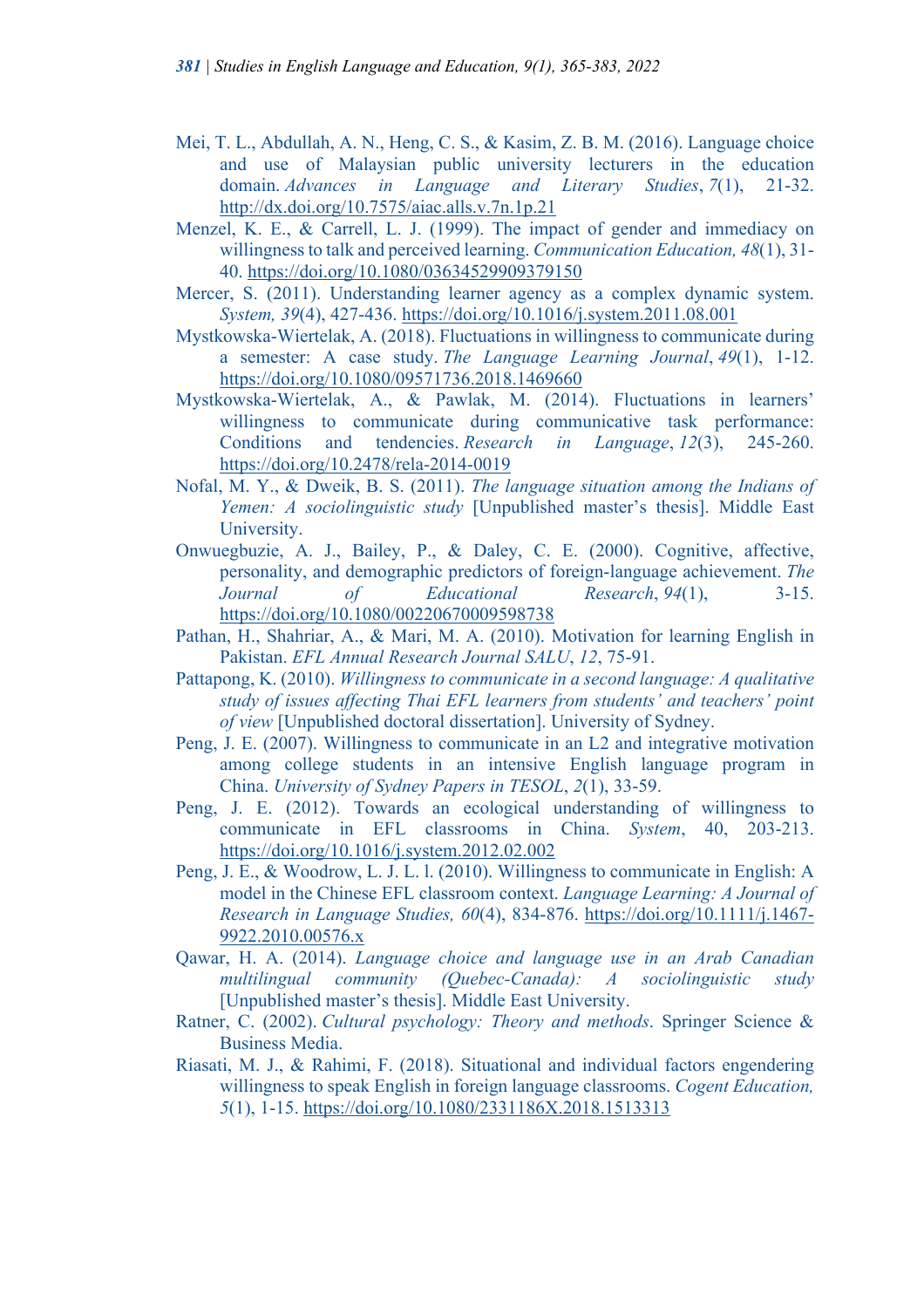*U. U. Ubaid, J. Ramanair & S. Rethinasamy, Willingness to communicate in relation to language use among Pakistani undergraduates: A sociocultural perspective | 382*

- Schrauf, R. W. (2002). Comparing cultures within-subjects: A cognitive account of acculturation as a framework for cross-cultural study. *Anthropological Theory*, *2*(1), 98-115. https://doi.org/10.1177/1463499602002001290
- Shamim, F. (2008). Trends, issues and challenges in English language education in Pakistan. *Asia Pacific Journal of Education*, *28*(3), 235-249. https://doi.org/10.1080/02188790802267324
- Shamim, F. (2011). English as the language for development in Pakistan: Issues, challenges and possible solutions. In H. Coleman (Ed.), *Dreams and realities: Developing countries and the English language* (pp. 291-310). British Council.
- Sparks, R., & Ganschow, L. (2001). Aptitude for learning a foreign language. *Annual Review of Applied Linguistics*, *21*, 90-111. https://doi.org/10.1017/S026719050100006X
- Spolsky, B. (2005). Language in its social context. *Journal of Baltic Studies*, *36*(3), 254-272. https://doi.org/10.1080/01629770500000091
- Syed, H. A. S. (2016). *Dynamics of variables underlying willingness to communicate (WTC) in English (L2): A case study of postgraduate business students at a university classroom in Sukkur, Pakistan* [Unpublished doctoral dissertation]. University of York.
- Syed, H., & Kuzborska, I. (2019). Understanding the nature of variations in postgraduate learners' willingness to communicate in English. *Cogent Education*, *6*(1), 1606487. https://doi.org/10.1080/2331186X.2019.1606487
- Vygotsky, L. S. (1978). *Mind in society*: *The development of higher psychological processes*. Harvard University Press.
- Wen, W. P., & Clément, R. (2003). A Chinese conceptualisation of willingness to communicate in ESL. *Language Culture and Curriculum*, *16*(1), 18-38. https://doi.org/10.1080/07908310308666654
- Widad, A. G. (2017). *Language choice and identity of tertiary level Malay ESL learner* [Unpublished master's thesis]. University of Malaya.
- Wu, C. P., & Lin, H. J. (2014). Anxiety about speaking a foreign language as a mediator of the relation between motivation and willingness to communicate. *Perceptual and Motor Skills*, *119*(3), 785-798. https://doi.org/10.2466/22.PMS.119c32z7
- Yashima, T. (2002). Willingness to communicate in a second language: The Japanese EFL context. *The Modern Language Journal, 86*(1), 54- 66. https://doi.org/10.1111/1540-4781.00136
- Yashima, T. (2012). Willingness to communicate: Momentary volition that results in L2 behavior. In S. Mercer, S. Ryan & M. Williams (Eds.), *Psychology for language learning: Insights from theory, research and practice (pp. 119-135).* Palgrave Macmillan.
- Yashima, T., MacIntyre, P. D., & Ikeda, M. (2018). Situated willingness to communicate in an L2: Interplay of individual characteristics and context. *Language Teaching Research*, 22(1), 115-137. https://doi.org/10.1177/1362168816657851
- Yashima, T., Zenuk-Nishide, L., & Shimizu, K. (2004). The influence of attitudes and affect on willingness to communicate and second language communication. *Language Learning, 54*(1), 119-52. https://doi.org/10.1111/j.1467- 9922.2004.00250.x